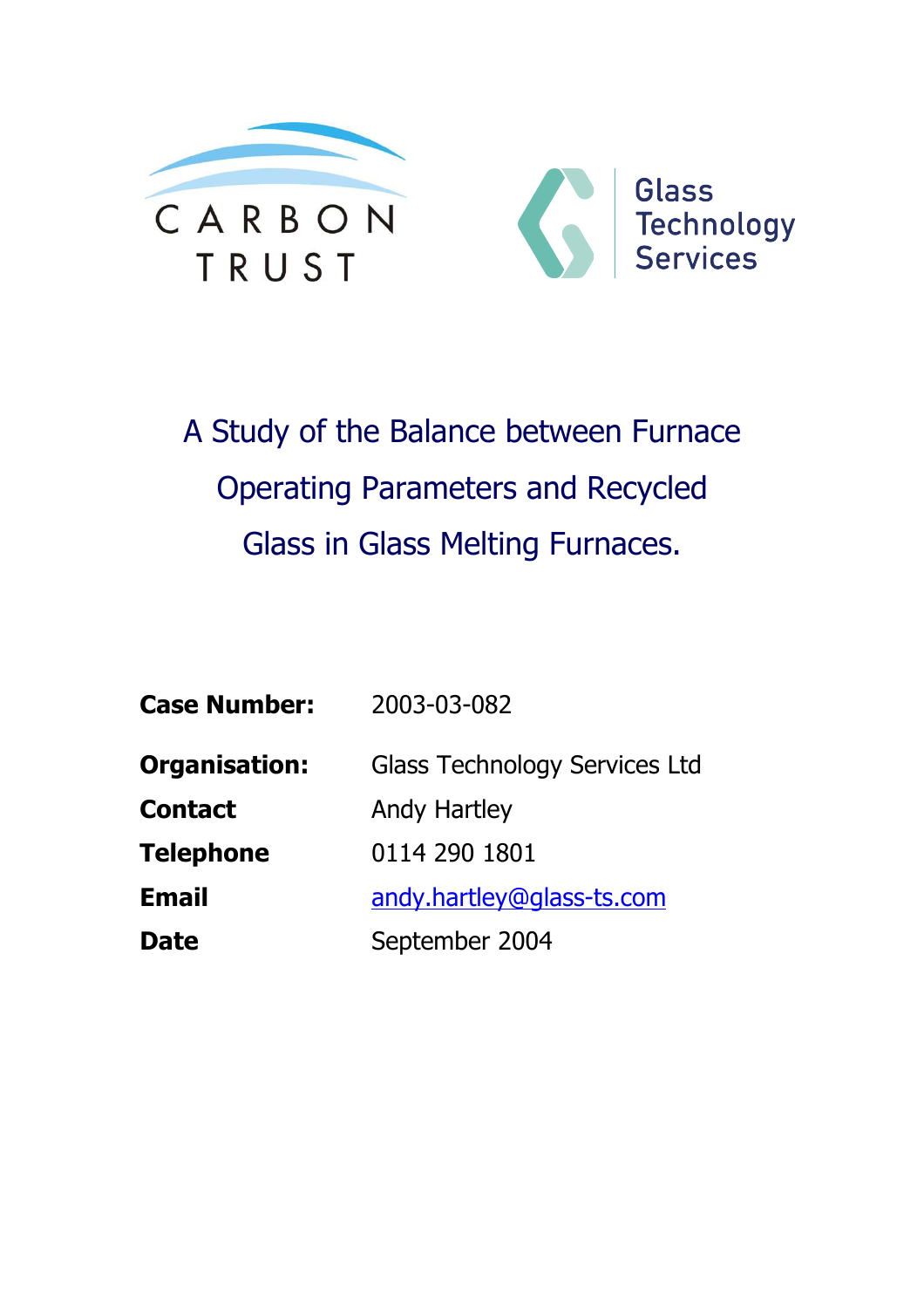# **Executive Summary**

Glass manufacture is a high temperature energy intensive process. In the 12 month period to May 2003 the container sector of the industry consumed some 4.64 TWh  $(4.64 \times 10^9 \text{ kWh})$  of delivered energy  $^{[1]}$ . Over 70% of this energy was used by the furnaces to melt the glass. Fuel related  $CO<sub>2</sub>$  emissions from these furnaces amount to approximately 650,000 tonnes per year. Glass is essentially manufactured from sand, limestone and soda ash all of which are abundant natural minerals. However both limestone and soda ash are carbonates which decompose during the melting process to liberate additional  $CO<sub>2</sub>$ . One of the many virtues of glass is that it can be endlessly remelted and recycled without any loss in quality. Producing new items from recycled glass (cullet) reduces  $CO<sub>2</sub>$  emissions as cullet is easier to melt than the individual raw materials, so uses less fuel, and it contains no carbonates so does not releases any CO<sub>2</sub> during the melting process. Furnaces melting higher proportions of recycled glass can thus operate at lower fuel inputs. However, in order to maximise this energy saving potential, the furnace operators need the tools to get the best from the furnaces.

Ideally a working furnace control algorithm able to automatically optimise fuel consumption in relation to changing cullet levels can be produced.

The work reported here has been undertaken with funding and support from the Carbon Trust and a club of leading glass container manufacturers.

This project has hopefully produced the precursor to such a control algorithm. A mathematical model has been developed which is able to predict furnace energy consumption at various production outputs and cullet levels. The model also has the facility to allow operators to apply corrections for furnace ageing and batch and cullet moisture levels. Furnace operators are thus able to calculate current (optimum) furnace efficiency at any combination of production level and cullet ratio and then compared this value with the furnace actual value. Any large and unexplained variations can then be investigated.

The model can also be used as a forecasting tool to predict furnace energy demand under a number of operating scenarios.

Current furnace control strategies do not always reproduce optimum fuel efficiency under seemingly identical conditions. Some of this scatter can be explained by the influences of parameters that fall outside the boundaries of these strategies. From the statistical analysis on which this report is based it is estimated that a improved furnace control regime which was able to automatically compensate for changes to cullet levels and moisture content could produce energy saving of 2.1% of furnace energy consumption. Such a saving would translate into a reduction of  $CO<sub>2</sub>$  emissions of 13,650 tonnes per year

The model has been produced in a hopefully "user-friendly" spreadsheet format which will be widely disseminated within the glass container industry. If the model gains widespread acceptance then a further collaborative project to develop a working algorithm may follow.

 $1$  Energy Benchmarking Guide for the UK Glass Container industry 2004 - Action Energy Programme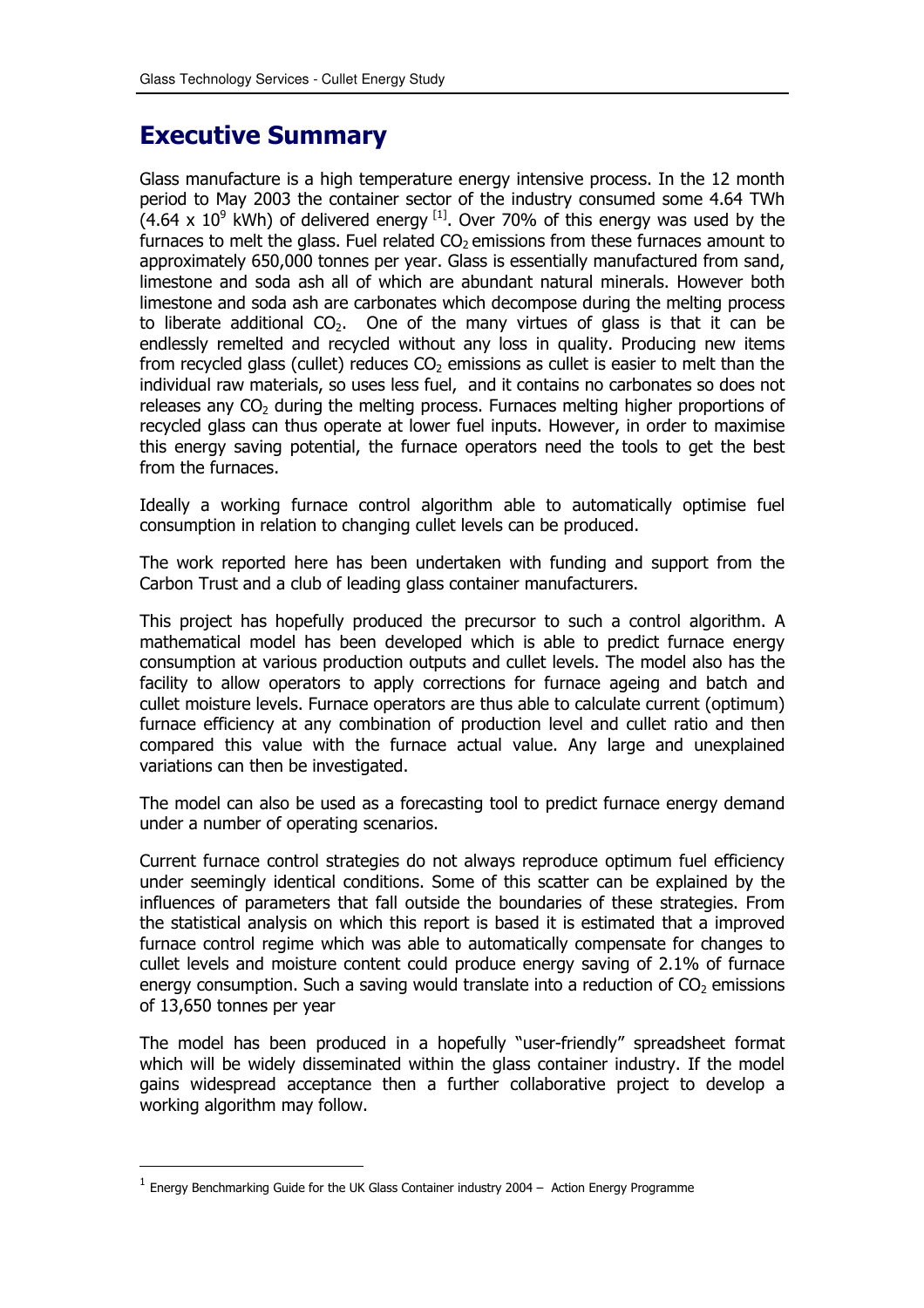# **Contents**

| $\mathbf{1}$                                      |  |
|---------------------------------------------------|--|
| 2 <sup>1</sup>                                    |  |
| 3                                                 |  |
| STATISTICAL ANALYSIS OF ENERGY REQUIREMENTS5<br>4 |  |
| 4.1<br>4.2<br>4.3<br>4.4                          |  |
| 5.                                                |  |
|                                                   |  |
| 6                                                 |  |
| $\overline{\mathbf{z}}$                           |  |
|                                                   |  |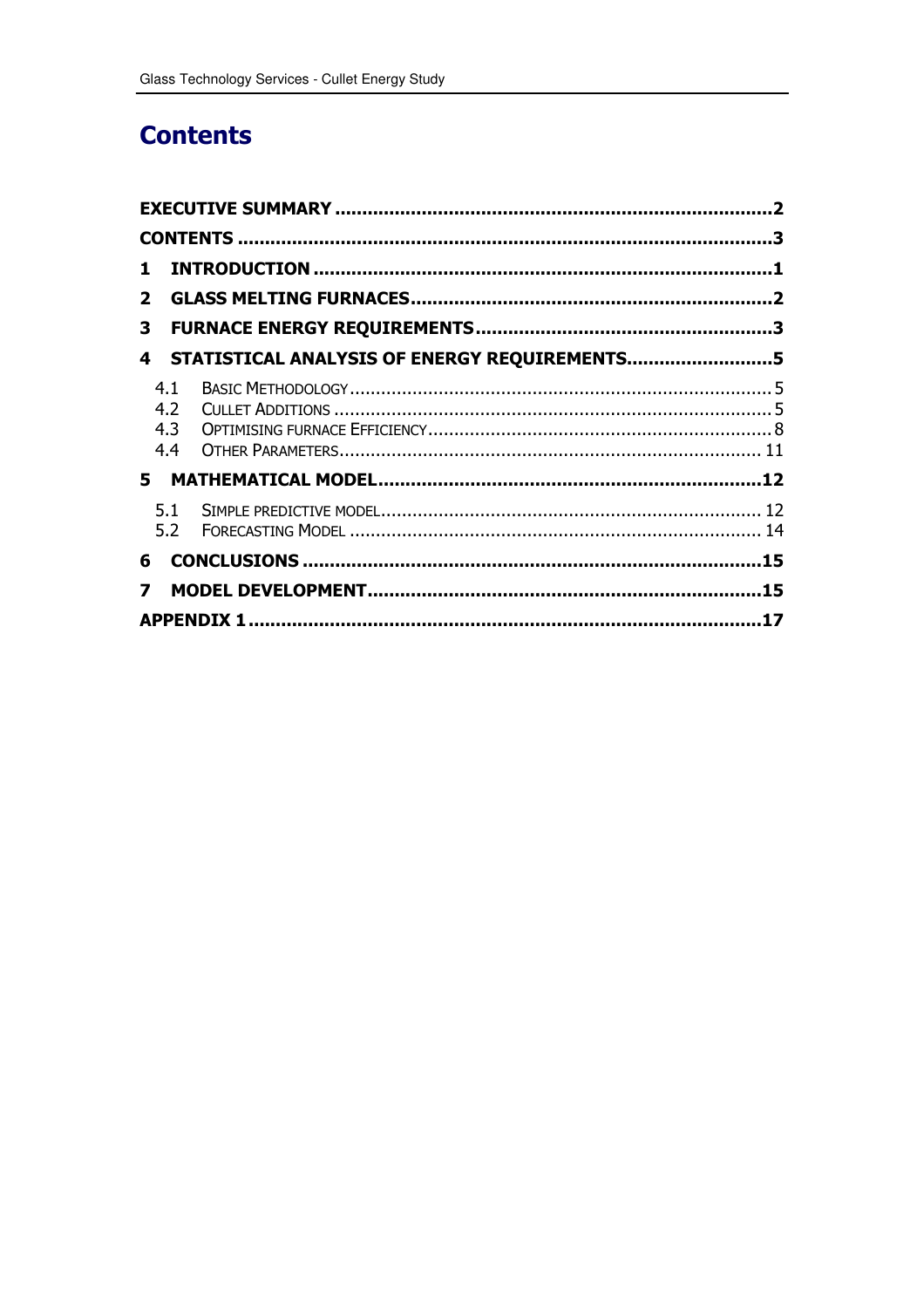### 1 **Introduction**

Glass making is high temperature, energy intensive process. Industrial manufacturers employ large furnaces which operate on a continuous basis and are typically fossil fuel fired. The UK container sector currently operates 32 furnaces each melting an average of 207 tonnes per day of glass and consuming 304 MWh of energy<sup>[1]</sup>. The annual fuel derived  $CO<sub>2</sub>$  emissions from these furnaces is approximately 650,000 tonnes per year. Addition  $CO<sub>2</sub>$  is released from the actual glass making process which essentially fuses silica sand with various minerals e.g. limestone. During the glass forming reaction these minerals, many of which are added in the form of carbonates, decompose releasing so call "process"  $CO<sub>2</sub>$  For each tonne of glass produced from virgin raw materials this decomposition produces approximately 185 kg of  $CO<sub>2</sub>$ 

The glass industry has long since realised the benefits of using recycled glass (cullet) in its processes. If more recycled glass can be reprocessed into new bottles then fewer raw materials need be quarried. Each tonne of glass returned to the melting furnaces reduces our demand on raw materials by 1.2 tonnes. The cullet is also much easier to melt than the raw materials so recycling glass significantly reduces the fuel consumption of the glass melting furnaces.

Increased glass recycling thus has the potential to deliver significant reductions in  $CO<sub>2</sub>$  emissions. However, in order to maximise this potential, the furnace operating systems need to have the inbuilt sophistication to enable them to reduce the fuel consumption when melting loads containing higher levels of recycled glass. The first stage in developing a control strategy is to gain a fundamental understanding of the process and quantify the potential savings. Armed with this knowledge the second stage involves the development of so-call algorithms. These algorithms are simply mathematical statements which allow process engineers to develop control routines which optimise furnace operation and ensure that the furnace is always run in the most fuel efficient manner.

The work detailed here is principally concerned with the first stage (quantification of benefits) but also is intended to identify those parameters that could be incorporated into a furnace control strategy control.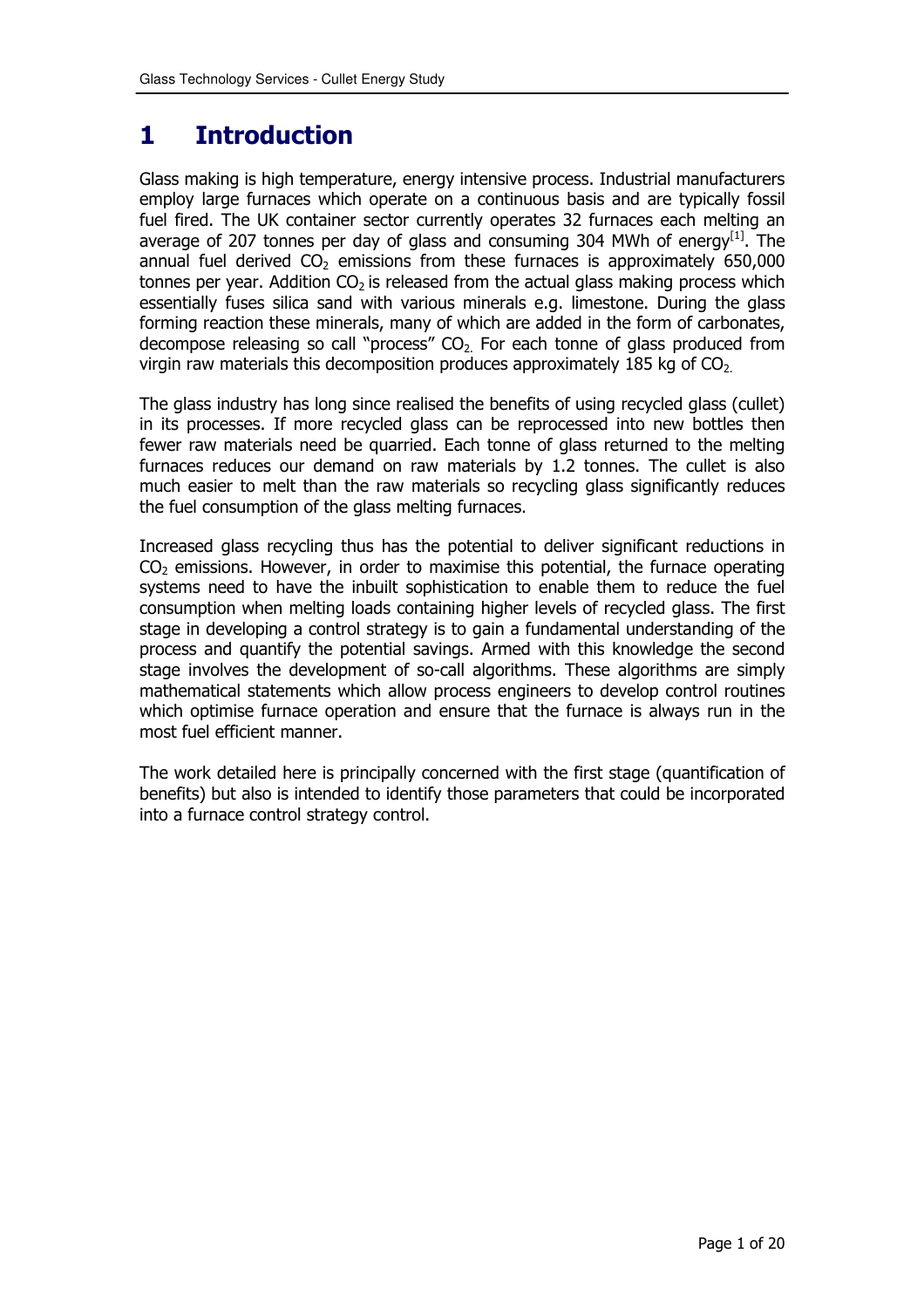#### $\mathbf{2}$ **Glass Melting Furnaces**

A large-scale glass melting furnace is basically a refractory box-like structure (Figure 1), which operates at temperatures up to 1,600°C. The furnace operates continuously providing glass 24 hours a day 7 days a week and all activities within the factory are entirely dependent upon its output. A furnace is designed to operate a "campaign" lasting typically 10 years before it is demolished and rebuilt. The cost of a furnace rebuild is obviously related to its size but a typical 300 tonne per day container furnace would cost of the order of £6 million.



#### **Figure 1** Typical large glass-melting furnace.

The high temperatures required to melt the glass requires a lot of fuel and consequently the furnace is the main energy centre in any glass plant, accounting for around 70% of the total plant demand. Most furnaces are fired with natural gas but can also be fired on oil as a standby fuel. An efficient large furnace will require 1100 kWh of energy for each tonne of glass melted. Thus a furnace melting 300 tonnes per day consumes around 32,000 cubic meters of natural gas each day which will release some 62 tonnes per day of CO<sub>2</sub>.

The glass-making raw materials also release  $CO<sub>2</sub>$  Glass made entirely from virgin raw materials releases approximately 185kg of  $CO<sub>2</sub>$  per tonne of glass produced whilst glass produced from cullet produces no (process)  $CO<sub>2</sub>$ . Thus if the 300 tonne per day furnace was producing clear glass at a typical cullet ratio (the relative proportion of cullet to virgin batch material) of 40% then 33 tonne of  $CO<sub>2</sub>$  would be released from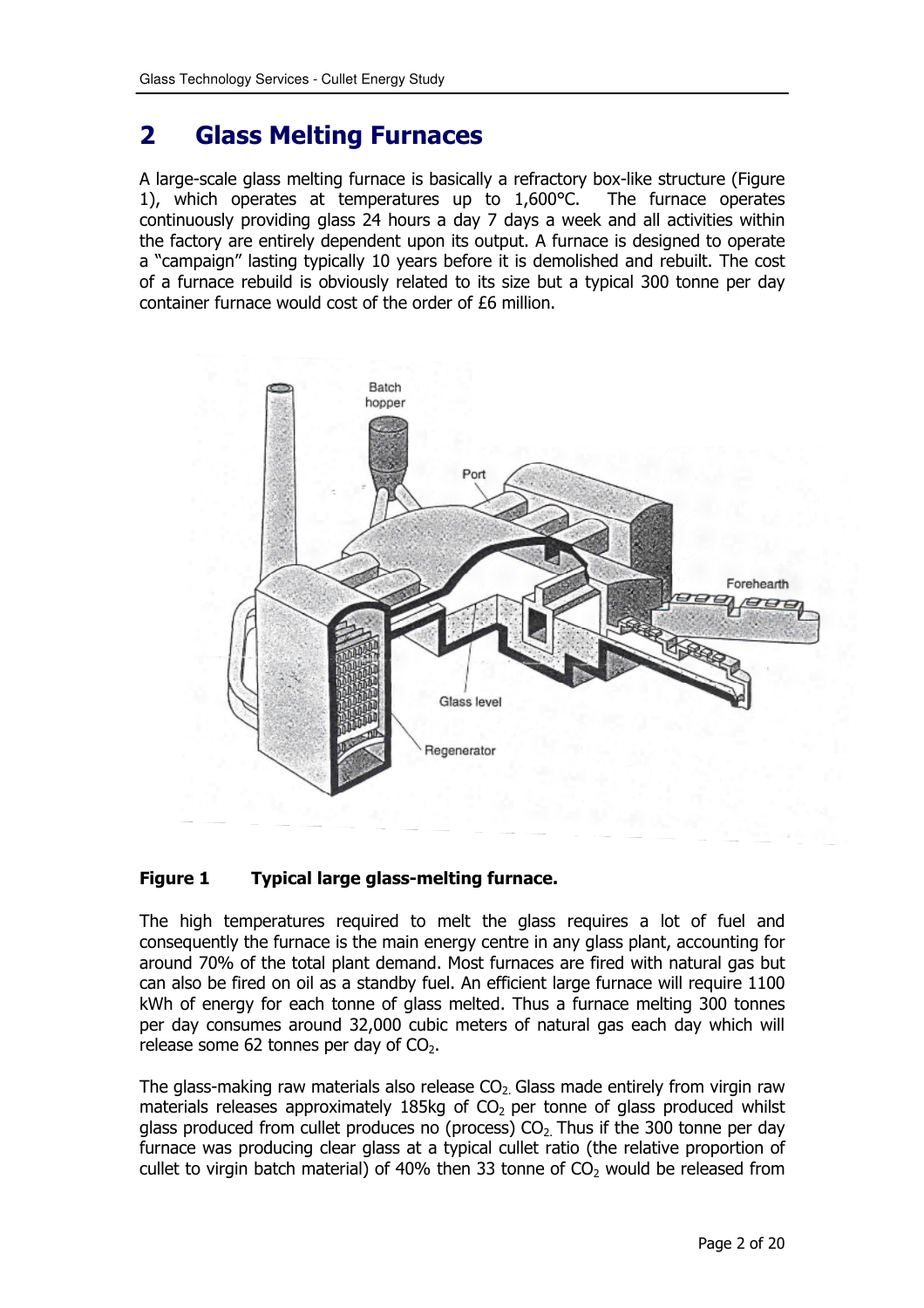the raw materials. However, if the furnace was producing green glass if would typically be operating at cullet levels in excess of 90% and as such would be producing just 6 tonnes of  $CO<sub>2</sub>$  per day. The disparity between these typical clear and green cullet levels is due to an imbalance in the UK between the amount of green glass collected and that produced. Approximately 46% of glass collected by commercial schemes is green, yet green glass production comprises just 18% of UK output.

#### **Furnace Energy Requirements** 3

#### $3.1$ **Theoretical Energy Requirements**

The energy requirement needed to produce glass is the sum of three components:

- The thermochemical heat required to promote the chemical reactions. For a typical (dry) container glass this would equate to 155 kWh per tonne of glass.
- The so called "sensible" heat associated with the glass produced i.e. the heat contained in the molten glass produced by the furnace. For a typical glass at 1,300 °C this element would equate to a value of 440 kWh per tonne of glass produced.
- The sensible heat that will be lost by the hot furnace gases as they depart the furnace system. Waste gases leave the furnace chamber at temperatures in excess of 1,500°C however regenerative heat recovery systems recover much of this heat and typically discharge gases at a temperature of around 550°C. Most of these process gases arise from the decomposition of the carbonates in the batch material and, at 550°C, have a calculated heat content of 170 kWh per tonne of glass produced.

Water vapour is the other source of process waste gases. For technical reasons the principal raw material (sand) is added with approximately 4% moisture adding 28kg of water to the furnace for each tonne of glass produced. Vaporising this water and heating it to an exit temperature of 550°C requires an additional 28 kWh of furnace energy.

Cullet however is nominally added dry, although it will have some inherent moisture due to its processing and outdoor storage. Thus the net moisture content of the furnace feed is reduced as cullet increase. Replacing sand having 4% moisture with cullet with a nominal 1% moisture content would "save" 18 kg of water per tonne of glass produced. The energy saved by adding 18 kg less moisture per tonne of glass is calculated at 18 KWh, assuming that the water is converted to steam at 550°C.

The practical minimum energy requirement to produce 1 tonne of glass at a temperature of 1,300°C is thus 793 kWh. When cullet is substituted for batch no reaction energy is required [155 kWh], less water must be vaporised [18 kWh] and no process gasses would be produced [170kWh]. Thus it is calculated that an energy saving of 343 kWh would accrue for each tonne of glass produced from cullet as opposed to virgin raw materials.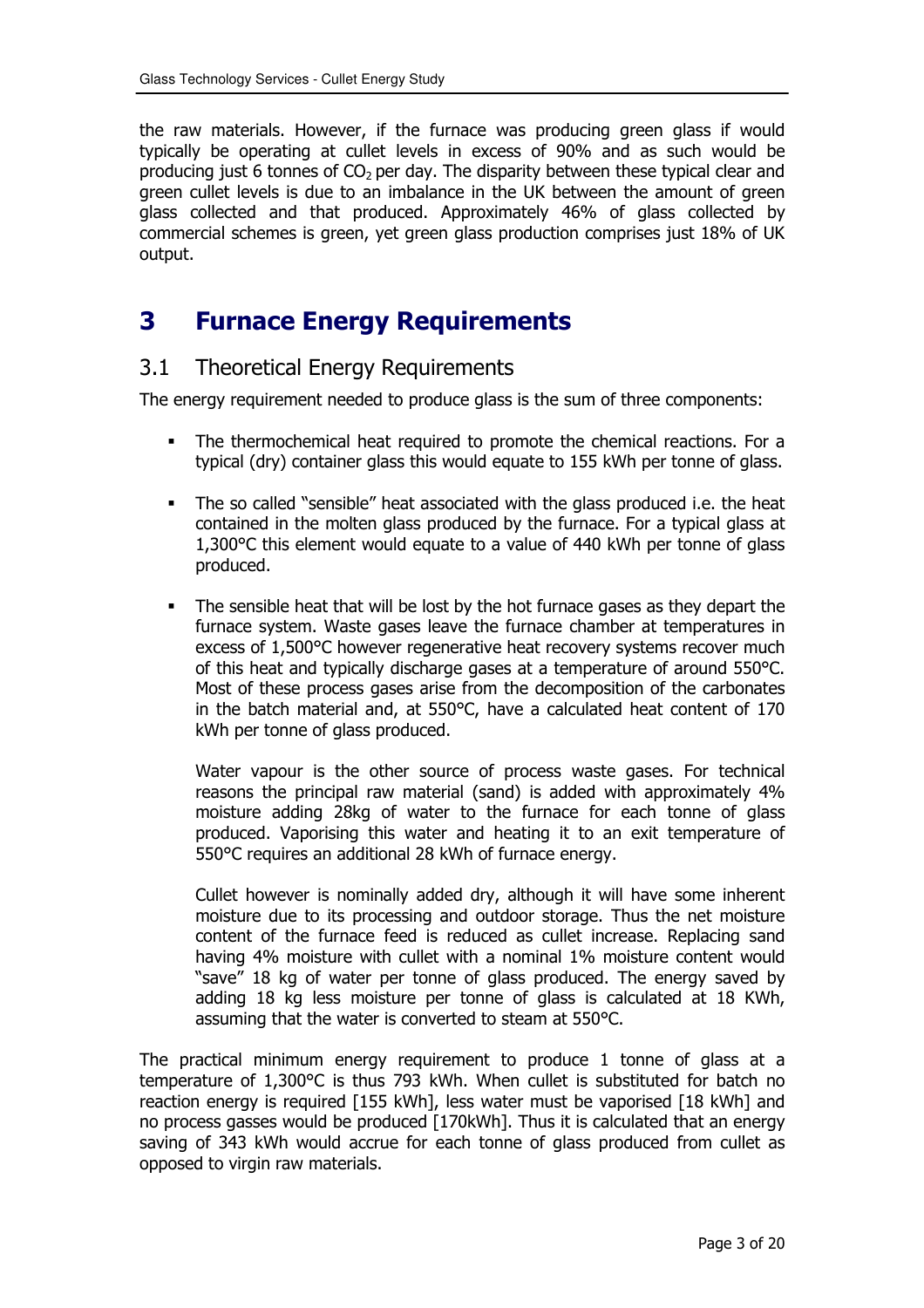#### $3.2$ **Simplified Energy Requirements**

For practical purposes the energy requirements of a furnace can be split into 2 elements. The first element is the fixed term and usually referred to as the "holding heat". Essentially this is a fixed quantity of energy required to hold the furnace at its working temperature at a zero level of production. The size of this element is a function of the furnace capacity, the level of furnace insulation and age of the furnace (as a furnace wears it loses more heat to its surroundings gradually increasing the holding heat).

The second element is a variable term which is the additional energy, over and above the holding heat, that the furnace requires to produce its molten product. This value is to some extent independent of furnace size but is influenced by furnace design and general efficiency of the combustion system.

In simple mathematical terms the energy consumption of a furnace would be described by the following equation:

Furnace Energy = Holding Heat  $+$  Load x Constant

A plot of furnace energy ys glass melted should produce a straight line from which the fixed and variable elements of the energy/load relationship could be derived.

A typical plot of such furnace data is shown in Figure 2.

From such a plot is possible to determine:

| The furnace holding heat (zero load) $=$                                  | Intercept of the best fit line |
|---------------------------------------------------------------------------|--------------------------------|
| The energy to melt 1 tonne of batch $\qquad$ = Slope of the best fit line |                                |



**Figure 2 Typical Plot of Furnace Load vs Fossil Fuel Input.**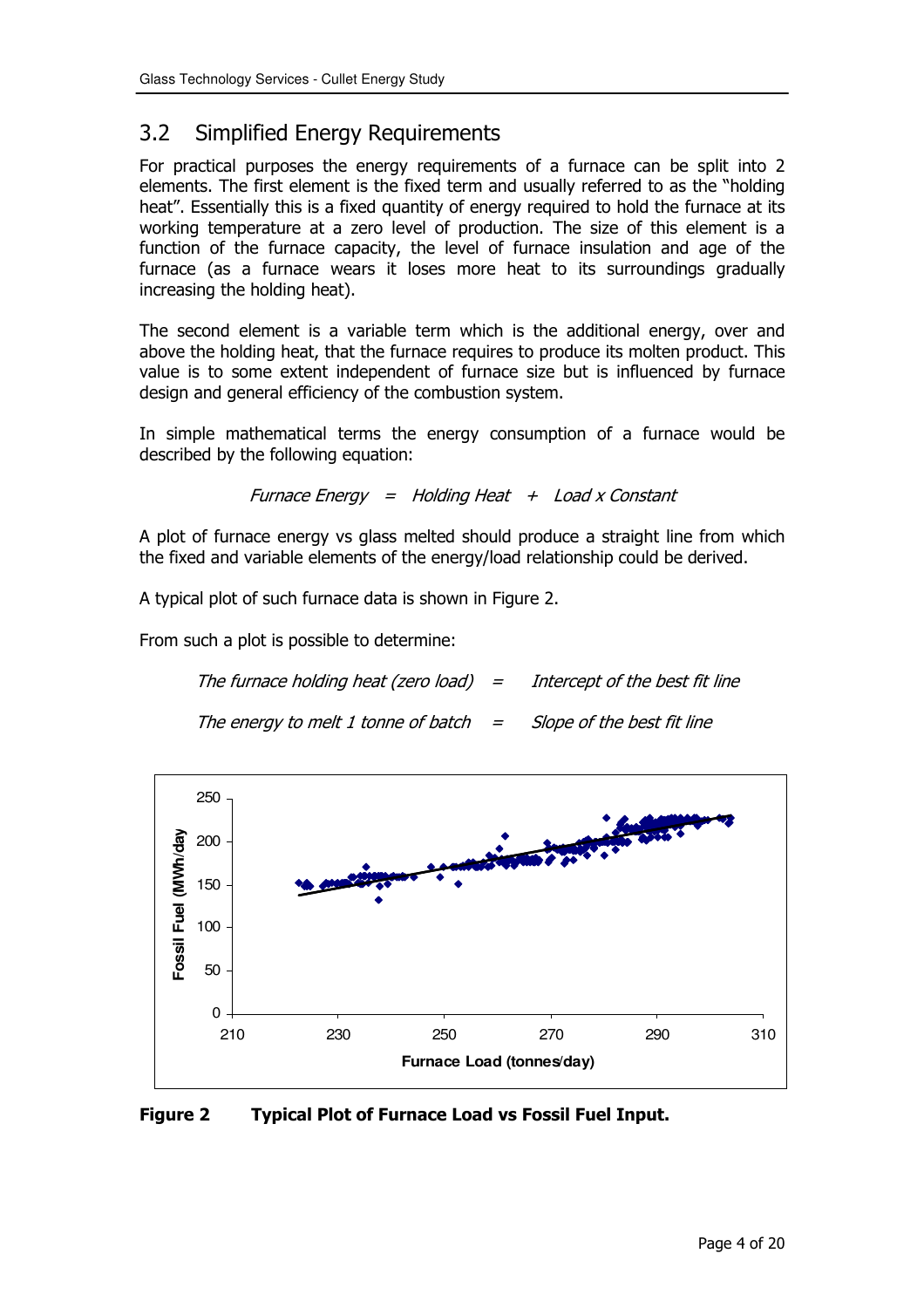#### $3.3$ **Practical Energy Requirements**

In practice the energy consumption of a furnace is influenced by several sometimes interdependent factors. The scatter of data points is an indication of the influence of these factors on furnace energy consumption. The more important factors include:

| Furnace design -     | a well insulated and designed furnace will have<br>inherently lower energy consumption.                                                                                                                                        |
|----------------------|--------------------------------------------------------------------------------------------------------------------------------------------------------------------------------------------------------------------------------|
| Cullet levels        | higher cullet levels require less energy.                                                                                                                                                                                      |
| Electrical input $-$ | in addition to the fossil fuels, many furnaces use a<br>small amount of electrical heating energy to melt the<br>glass. This electrical energy is utilised more efficiently<br>by the furnace than that from the fossil fuels. |
| Furnace Age          | furnaces become less efficient with time.                                                                                                                                                                                      |

### 4 **Statistical Analysis of Energy Requirements**

#### $4.1$ **Basic Methodology**

The statistical technique of (multiple) regression analysis has been used to investigate and quantify the various factors that have an important influence on furnace energy consumption. The basic approach is to begin with a simple single variable relationship e.g.

### Furnace Energy = Holding Heat  $+$  Load x Constant

It is assumed that the correlation coefficient [R squared] is indicative of the strength of an existing relationship. The relationship is then refined by modifying the base equation using secondary factors e.g. electrical input, cullet ratio and any furnace control parameters that are deemed relevant (melting temperature). A better defined relationship will then produce an improved correlation coefficient.

#### $4.2$ **Cullet Additions**

In order to determine the influence of cullet additions on furnace energy consumption the data from several furnaces was analysed using multiple regression. A complicating factor was the use in some of the furnaces of electrical boost. Most of the furnace energy is provided by gas flames burnt in the combustion chamber. Typically some 65% of this energy heats the glass and maintains the furnace temperature; the balance is lost in the waste gases. An electrically heated furnace produces no hot fuel-derived waste gases and the furnace can operate at lower structural temperatures. In effect around 95% of all electrical energy is used in the melting process. (It is however important to remembered that in order to generate the electricity, fossil fuel must be burnt in a power station at a conversion rate of around 40% and subsequently the energy must be conducted to the required destination incurring further transmission losses).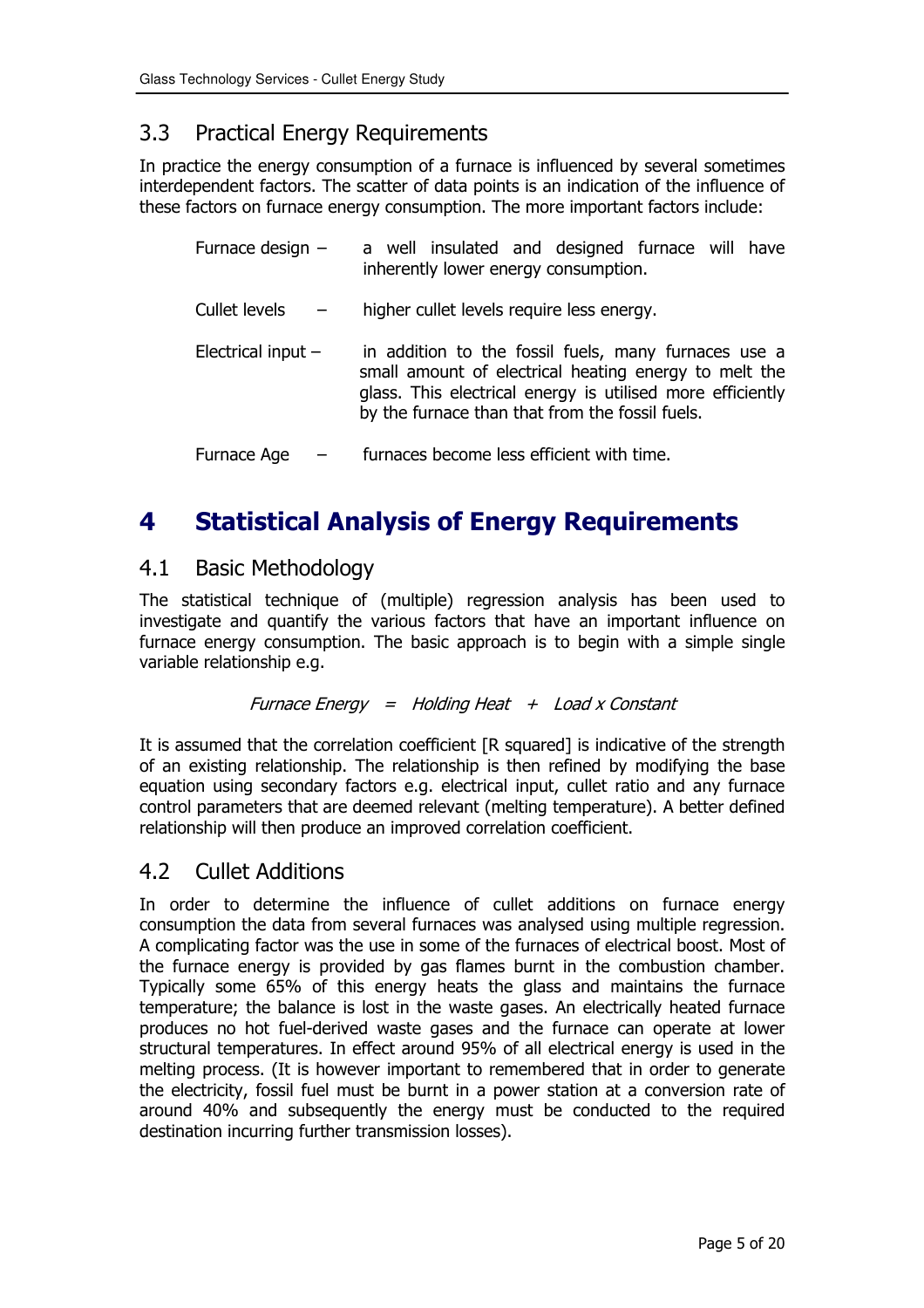Two mathematical methods can be used to remove the effect of electrical boost prior to investigating the influence of cullet on melting energy. The electrical energy can be weighted to recognise the amount of fossil fuel that is required in its production. This approach is the method favoured by energy trading schemes and essentially converts the electrical energy into primary energy. The second approach, and the one that has been adopted for the purposes of this study, is to determine the quantity of glass that the electrical energy would have produced and subtract this from the total glass melted. The remaining glass is accredited to the fossil fuel input. The correlation analysis then compares the fossil fuel use with the so-called "topfired" alass.

Having removed the influence of electrical boost the first step is to determine the basic statistical relationship between the top-fired glass and the fossil fuel input. Following this multiple regression analysis is used to refine the analysis to determine the relative energy requirements of producing glass directly from cullet as opposed to glass from virgin batch materials. This is achieved by calculating, from the known cullet ratio, how much of the "top-fired" glass was derived from the cullet. The remainder was deemed "new" glass being produced from raw materials.  $\mathsf{A}$ relationship following the form:

Furnace Energy = Holding Heat + Cullet Glass x Constant  $[1] +$ Virgin Glass x Constant [2]

is assumed and multiple regression used to quantify the various constants and determine the strength of the relationship. Figure 3 below illustrates the analytical procedure adopted.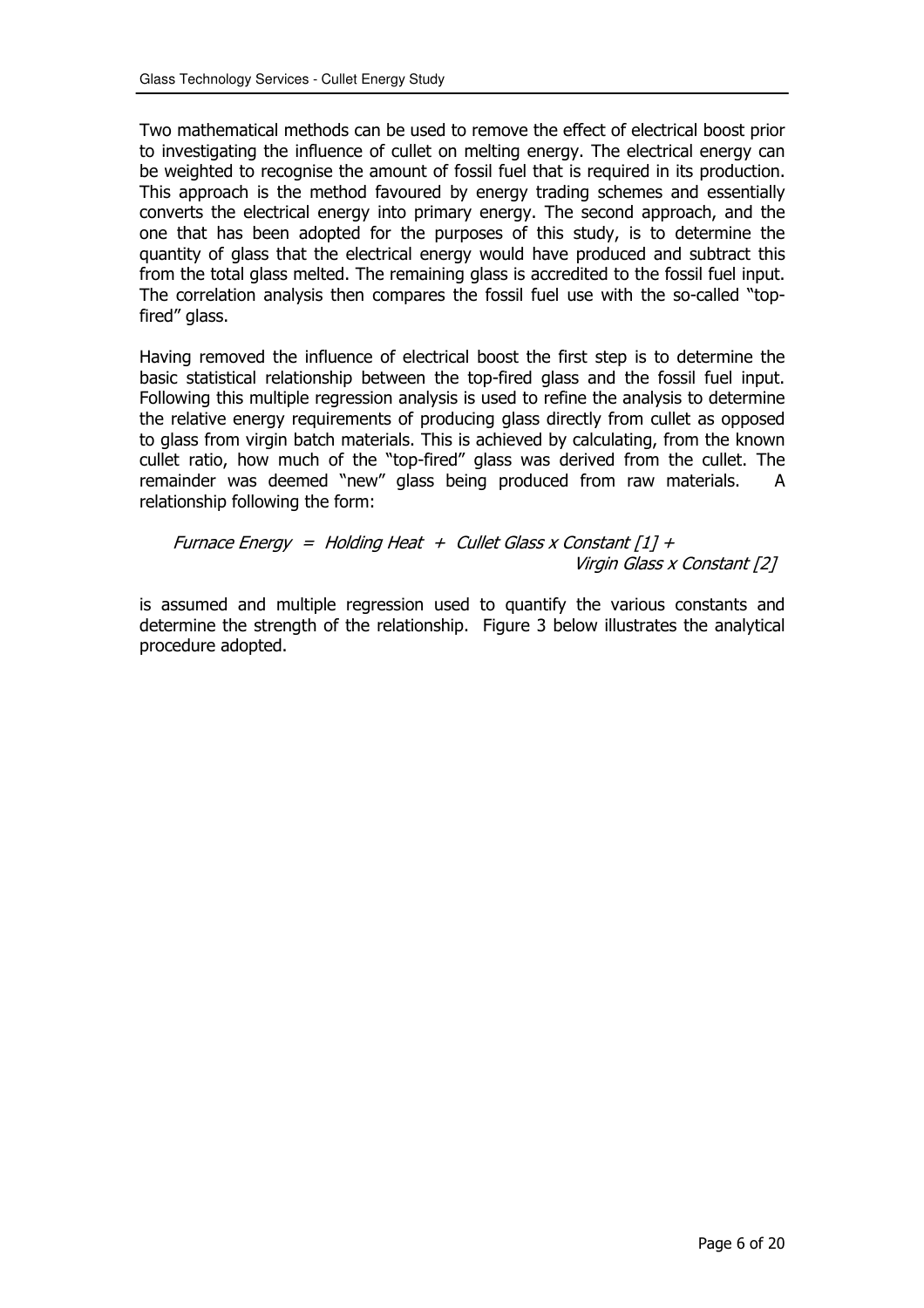

**Figure 3 Schematic Representation of Analytical Procedure.** 

For the purposes of the project detailed daily furnace data was collected from 8 furnaces operating over 16 sample periods. Data was initially analysed in yearly periods to avoid seasonal temperature variations. The data was also analysed in quarterly periods to investigate the effect of furnace ageing, A summary of the results is given below in Table 2.

With some exceptions the analytical procedure was able to quantify the energy savings associated with the replacement of batch with cullet. The strength of the correlation varied between furnaces and with individual furnaces over time periods. In general better correlation was obtained when the furnace was operated at a wider range of cullet additions. The "cullet effect" was also found to be less pronounced at higher cullet levels suggesting a somewhat more complex relationship than a simple linear form used for the basic analysis.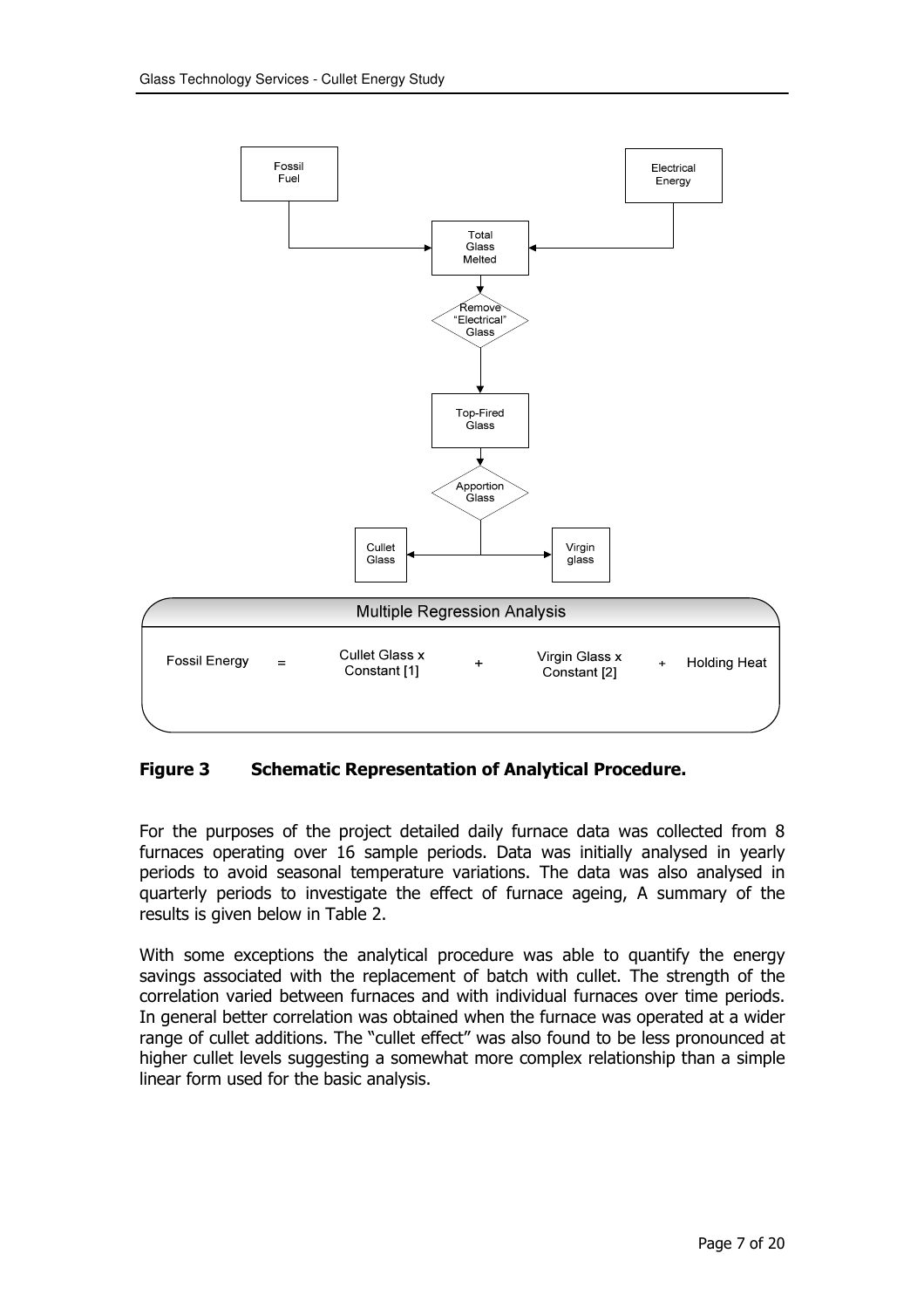Based on the general (linear) formulae:

\n
$$
\text{Funcace Energy} = \text{Holding Heat} + \text{Cullet Glass} \times \text{Constant} \left[ 1 \right] + \text{Virgin Glass} \times \text{Constant} \left[ 2 \right]
$$
\n

The average difference between the factors i.e. the lower melting energy requirement was 0.322 MWh per tonne. Thus, on average the production of 1 tonne of glass from cullet will require 322 KWh less (gas) fossil fuel than the production of the same glass from virgin raw materials. The combustion of 322 kWh of natural gas would produce 61 kg of  $CO<sub>2</sub>$ . In addition to requiring more fuel to produce glass from raw materials an average of 185kg of  $CO<sub>2</sub>$  is also released from a typical container glass batch. Thus when 1 tonne of cullet is recycled a total of 246 kg of  $CO<sub>2</sub>$  emissions is avoided.

| <b>Item</b>                 | <b>Average Value</b> | <b>Range</b>  |
|-----------------------------|----------------------|---------------|
| Sample size                 | 16                   | n/a           |
| Furnace load (tonnes/day)   | 264                  | 181 - 302     |
| Cullet ratio $(\%)$         | 52                   | $28 - 95$     |
| Specific energy (MWh/tonne) | 1.47                 | $1.08 - 1.64$ |
| Batch constant (MWh/tonne)  | 0.88                 | $0.41 - 1.29$ |
| Cullet constant (MWh/tonne) | 0.56                 | $0.28 - 1.00$ |
| Cullet saving (kWh/tonne)   | 322                  | $184 - 475$   |

#### Table 2 **Influence of Cullet Additions on Melting Energy.**

However, for the purposes of this work the variation in results is of interest. The large variation between furnaces and more particularly between the same furnaces operating at slightly different periods indicated that there is scope to improve the furnace control strategy with respect to cullet addition. The aim would be to "tighten" the relationship so that furnaces operate at the optimum levels of efficiency.

#### 4.3 **Optimising furnace Efficiency**

Figure 4 below is a typical plot of the furnace fossil fuel input against the glass melted (corrected to remove glass melted by electric boost). The plot shows a reasonable relationship but does display significant scatter. Points above the line of best fit line coincide with less efficient operation.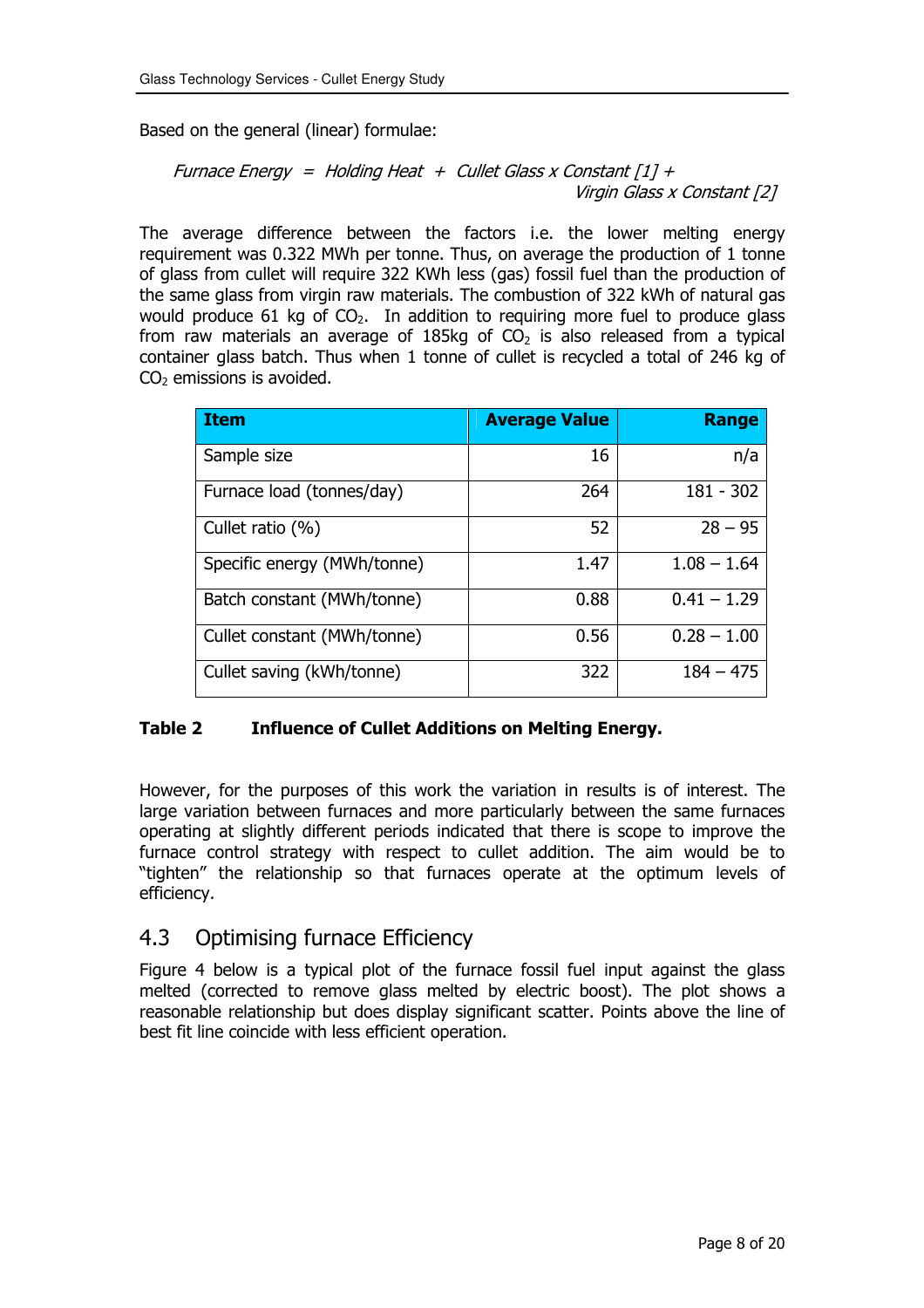

**Figure 4** e 4 Furnace Load vs Fossil Fuel (base case)

Figure 5 represents the same furnace output data but the fuel input for all points has been calculated from constants derived from the regression analysis for this particular data set i.e. is of the form:

?K ( ( <sup>L</sup> 8 18 4)5 <sup>L</sup> F 18 4 5

Had the fuel input to the furnace been at these "optimum" levels then in this instance the fuel consumption would have been reduced by a factor of 0.6%. This method applies corrections to those all points including those that are displaying better than optimum performance.



Figure 5 e 5 All fuel inputs trimmed to optimum (saving 0.6%).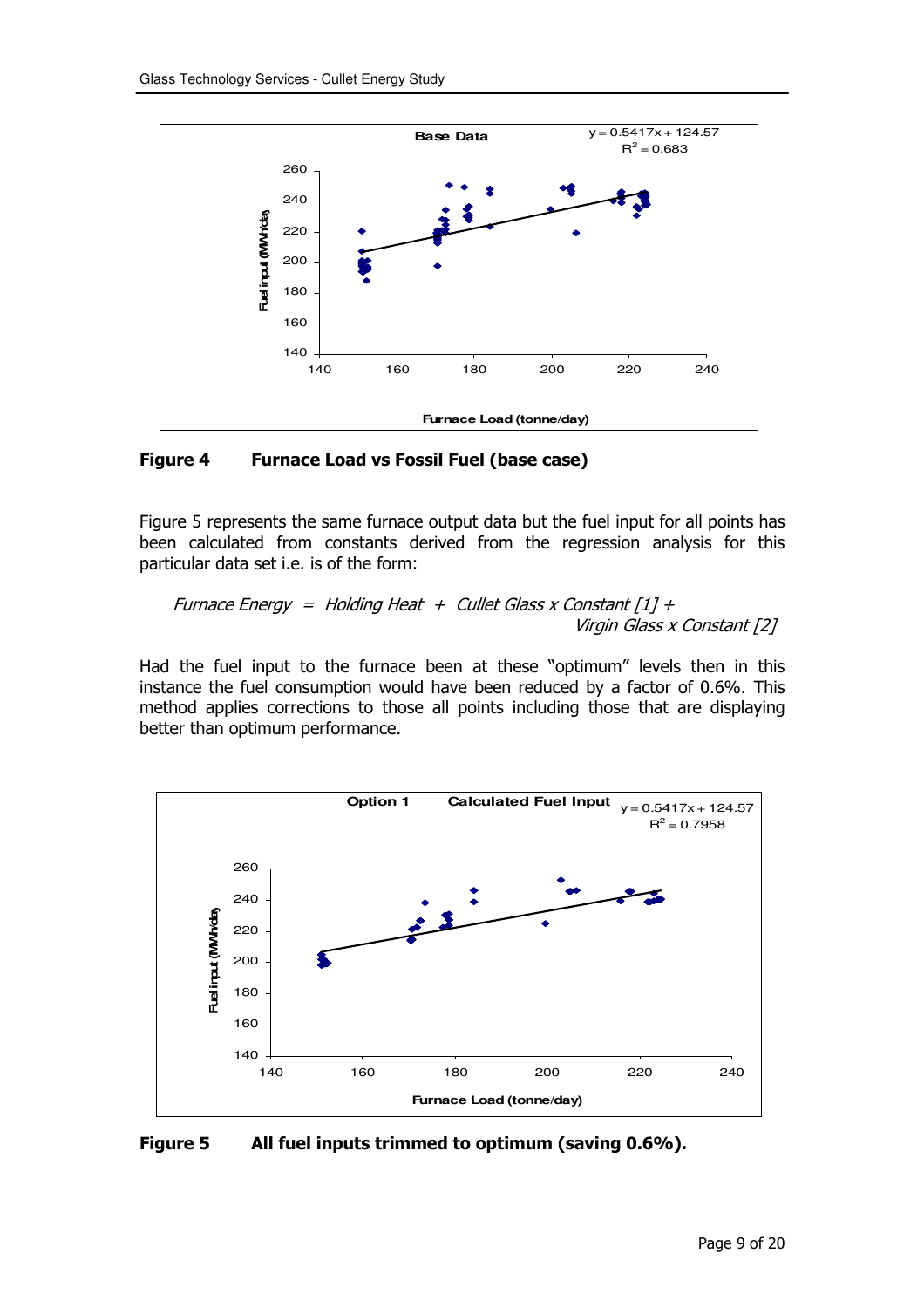The control scenario used in the above example recalculated all the data points to bring them closer to the line of best fit. In practice a control trimming strategy would only become active when the furnace was operating at efficiencies below target. Figure 6 below adopts this strategy and only adjusts those points that coincide with less than optimum efficiency. As this scenario only acts on "under performing" points it necessarily produces larger savings. Had the fuel input to the furnace been trimmed in line with this relationship then fuel savings of 1.6% would have been achieved.



Figure 6 High fuel only inputs trimmed to optimum (saving 1.6%)

The fuel savings that would be achieved if such a control strategy could be adopted is a function of the scatter of the original data. An analysis of all the data sets found that savings from the option 1 scenario averaged 0.9% with a range of zero to 3.0%. Savings from the option 2 scenario averaged 2.1% with a range of 1.3 to 3.6%. Details of these results are given below in Table 3

| <b>Item</b>                 | <b>Average Value</b> | Range       |
|-----------------------------|----------------------|-------------|
| Sample size                 | 16                   | n/a         |
| Furnace load (tonnes/day)   | 264                  | 181 - 302   |
| Cullet ratio $(\%)$         | 52                   | $28 - 95$   |
| Energy Savings Option 1 (%) | 0.9                  | $0 - 3.0$   |
| Energy Savings Option 2 (%) | 2.1                  | $1.3 - 3.6$ |

#### Table 3 **Theoretical Energy Savings with Enhanced Furnace Control.**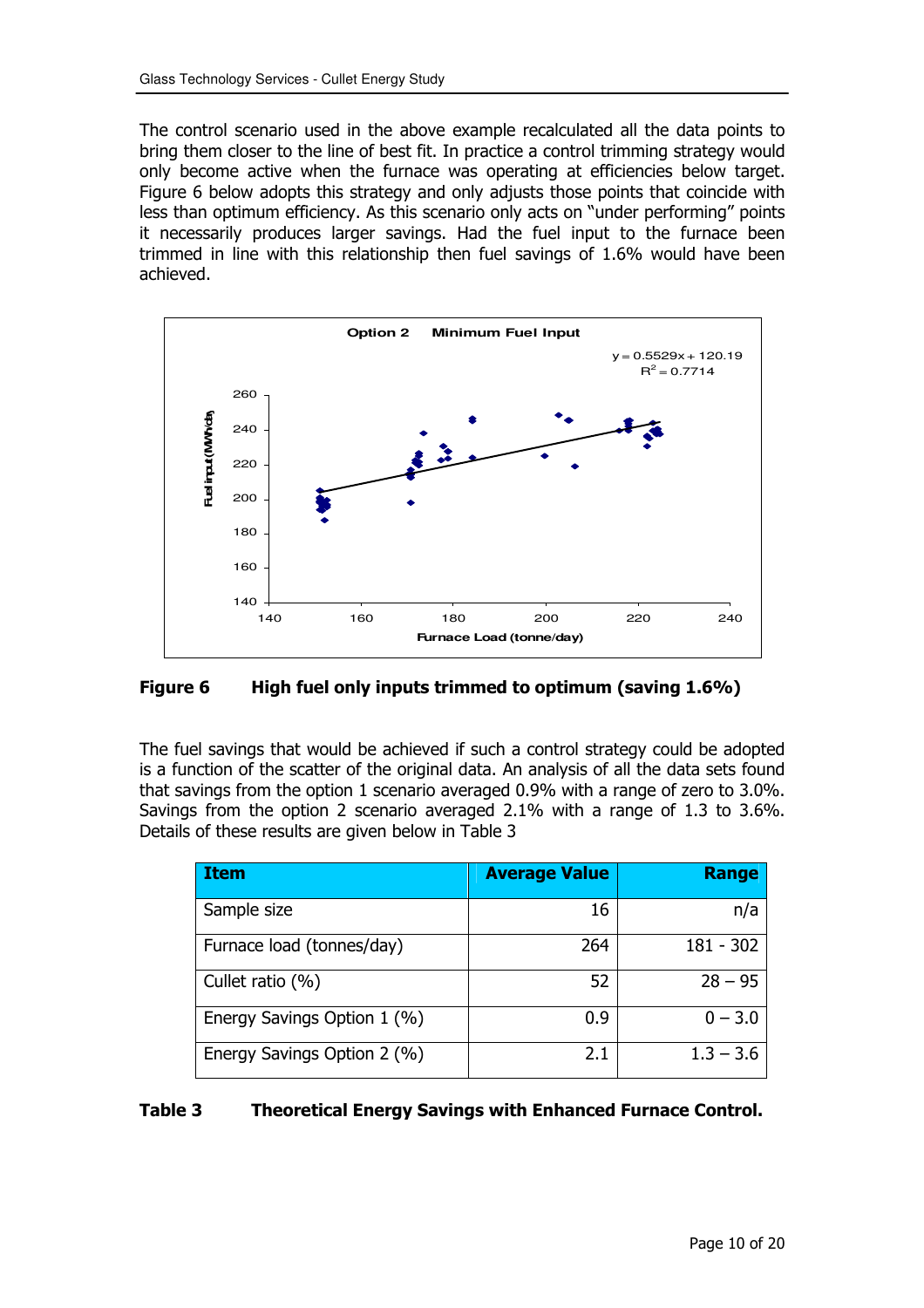#### $4.4$ **Other Parameters**

In practice many factors influence furnace efficiency. Some can be changed rapidly at the operator's discretion e.g. top fired fuel and electrical boost input. Other important parameters which influence furnace energy consumption can be changed but the thermal inertia of the furnace limits their response times e.g. glass and furnace temperatures.

Batch (including cullet) moisture has a direct influence on energy consumption. Whilst the moisture content of the sand is generally well controlled that of the cullet is more variable. As cullet level increase so does the difficulty in maintaining a known batch moisture content.

Finally the furnace ages; the continuous process of drawing molten glass though the furnace erodes the internal lining which results in increased heat losses. The regenerative heat recovery system is particularly prone to ageing. The regenerators essentially comprise 2 large structures which are sited either side of the furnace and contain a honeycomb of brickwork. The regenerators operate a cyclic process of 20 to 30 minute duration. At any one time one of regenerators is being heated by the hot furnace gases  $(1,500^{\circ}C)$  as they leave the combustion chamber whilst the other regenerator is returning heat to the combustion air (input temperature 60°C). Every 20-30 minutes their roles reverse. The regenerator brickwork is thus constantly being cycled between very hot and relatively cold gas inputs. Unsurprisingly the heat recovery system deteriorates with time.

## 4.4.1 Furnace Temperatures.

Temperature measurement and control is critical to good furnace operation. Higher furnace production requires higher operating temperatures. Most furnace monitoring systems record several temperatures; usually at various positions in the furnace crown (roof) and in the body of the molten glass. Other commonly recorded temperatures include the regenerators and the working end. However most of these temperatures are measured by thermocouples which are not capable of producing a true reading as they are usually embedded into the brickwork close to the surface at which the measurement is required. Consequently when these temperature measurements are used in as a control parameter it is the trend in the number rather than its absolute value that is used.

The relationship between energy consumption and various temperatures was investigated and whilst some loose correlations were evident no universal relationship was found. Thus whilst "set-point" temperature measurements are an integral element of furnace control strategies no useful predictive temperature/energy input relationship was evident.

## 4.4.2 Batch and Cullet Moisture

The introduction of water into the furnace will reduce its thermal efficiency. Online moisture monitors have been developed which can be used with the sand but are not suitable for cullet measurements. The moisture content of the furnace feed is thus a parameter which is difficult to control and perhaps impossible to incorporate into a dynamic furnace control strategy. If, as is likely, no correction is made for any excess moisture content of the cullet when the material is weighed to the furnace then furnace efficiency will be reduced by 2 factors. Firstly additional water is being added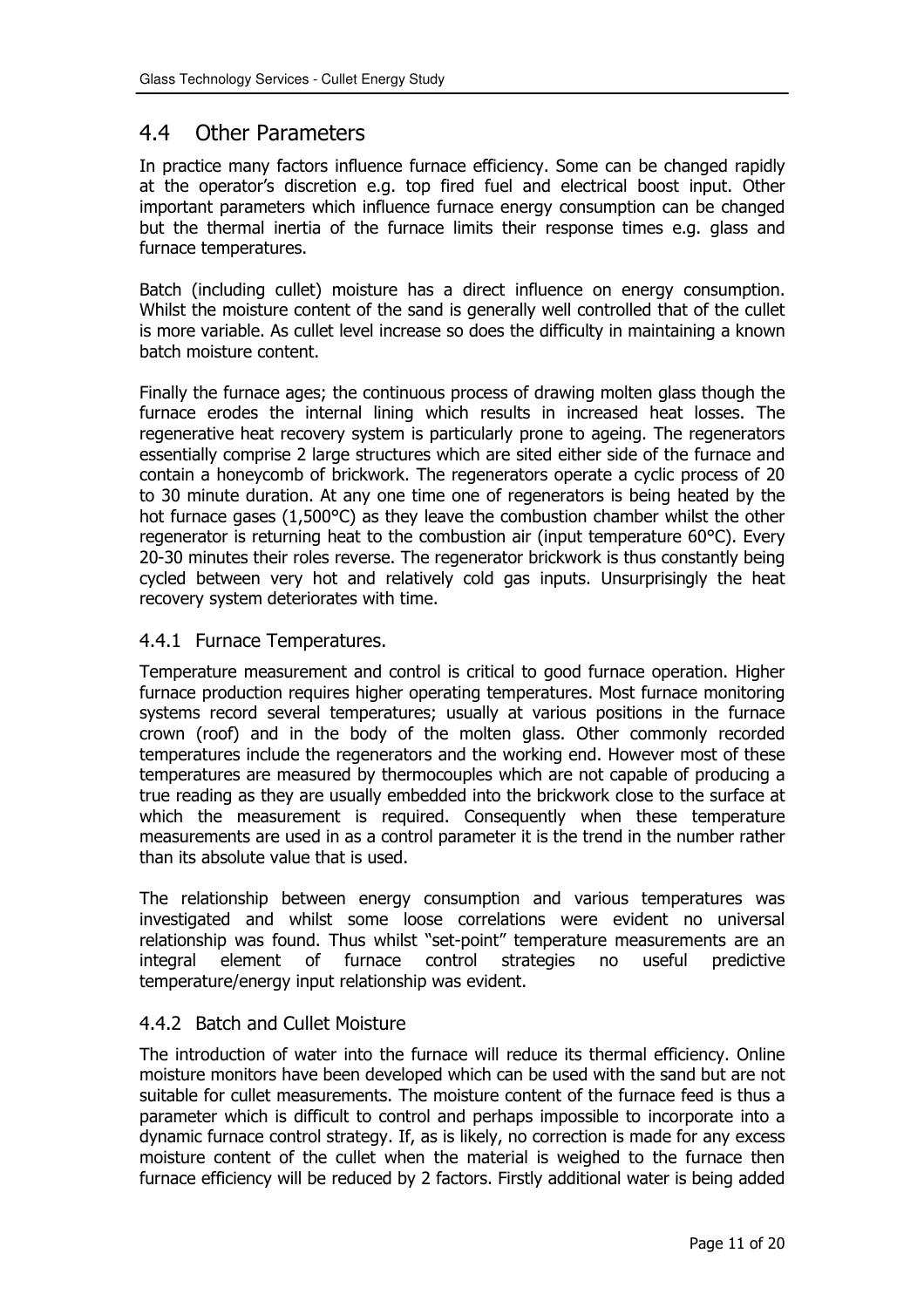to the furnace which must be vaporised. Secondly, on a dry basis, proportionally more glass will be produced from batch material which requires more energy to melt than cullet. If for example a furnace melting 200 tonnes per day with a nominal 50% cullet ration is adding (wet) cullet with 1% more moisture than anticipated then 1 tonne of water is replacing 1 tonne of glass making cullet. In addition to the energy required to drive off this water (1 MWh) more furnace feed is required to make up the "lost" tonne. 50% of this glass will be produced from harder-to-melt batch material thereby adding a further 172 kWh to the furnace energy requirement.

## 4.4.3 Furnace Age

Once commissioned a modern container furnaces should run continuously for perhaps 8 years before it will undergo a hot repair that should extend its life by a further 3-4 years. The arduous duty that these furnaces perform results in a slow but inexorable deterioration in the integrity of the refractory materials. The result is a reduction in furnace efficiency as the furnace ages. The thermal efficiency of a furnace may deteriorate by 25% over a typical 8 year campaign. The aging effect has not been widely studied and, whilst most furnace operators agree that the effect is not a linear trend, in the absence of detailed data a simple linear relationship is adequate for most purposes.

#### 5 **Mathematical Model**

#### $5.1$ Simple predictive model

Based on the data supplied by the club members a spreadsheet based mathematical model has been developed to predict furnace energy consumption at various production outputs and cullet levels. The model has been refined to allow the operator to apply corrections for furnace ageing and batch and cullet moisture levels (or more precisely deviations from the normal operating values of these parameters). The predictive model allows individual furnace operators to calculate the current (optimum) furnace efficiency at any combination of production level and cullet ratio. The predicted result can then be compared with the actual value and any large and unexplained variations investigated. The model also allows the operator to see the effects of changing some input parameters. As an example the operator may suspect that a higher than predicted fuel consumption is the result of the cullet moisture being higher than specification. The operator could use the model to determine if higher than specified levels of cullet moisture could reasonably explain the high fuel consumption.

Complete details of the spreadsheet programme are given in Appendix 1.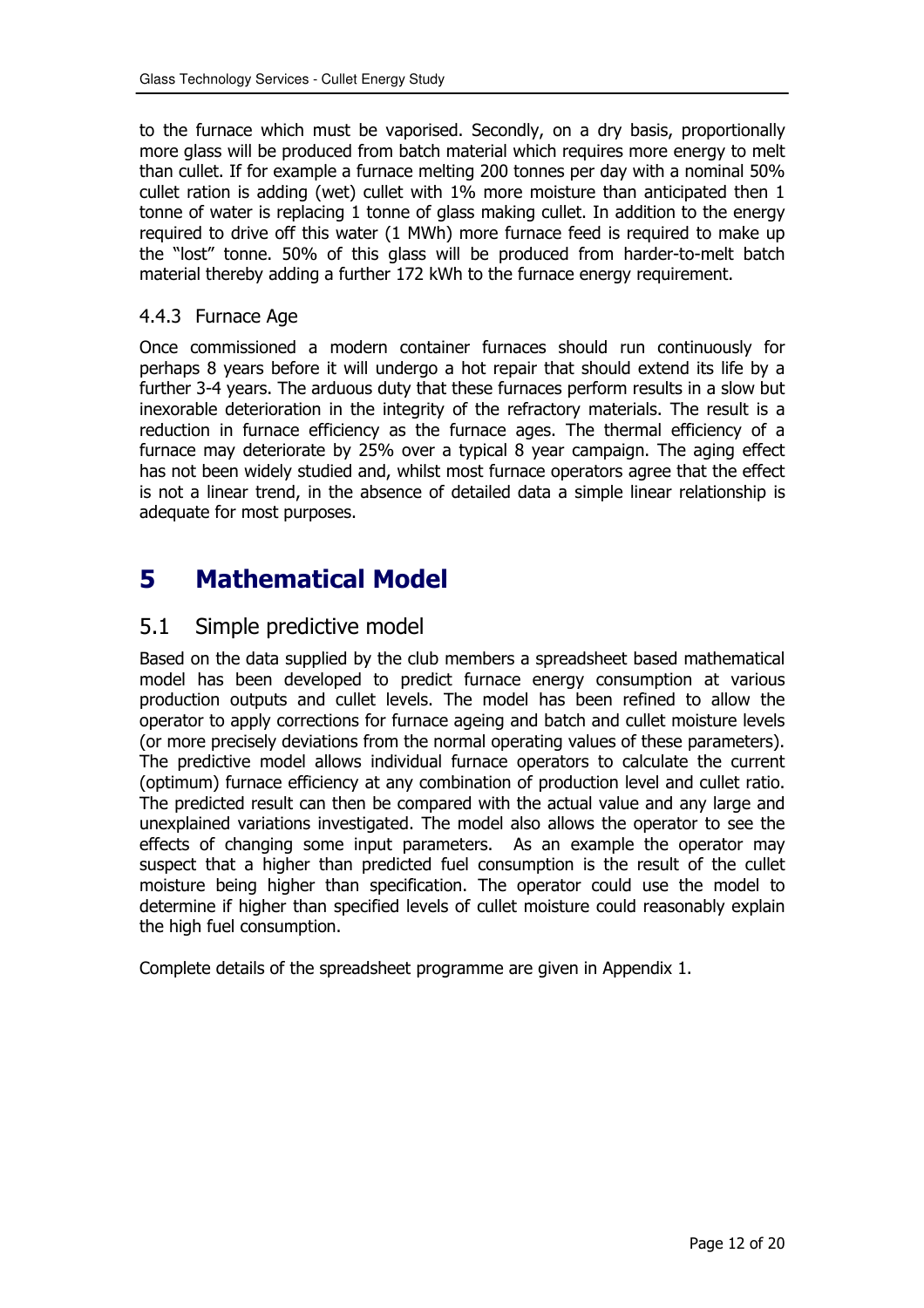Tables 4, 5 and 6 below show a typical input into the model and its output prediction for a 300 tonne per day furnace.

| <b>Input Data</b>       | <b>Value</b> | <b>Units</b>  |
|-------------------------|--------------|---------------|
| Furnace load            | 300          | tpd           |
| Electric boost          | 0            | <b>MWh</b>    |
| Nominal cullet addition | 50           | $\%$          |
| Sand moisture           | 6            | $\frac{0}{0}$ |
| Cullet moisture         | 5            | $\frac{0}{0}$ |
| Age                     | 36           | months        |

#### Query data input. Table 4

| <b>Calculated Data</b> |                          | <b>Value</b> | <b>Units</b> |
|------------------------|--------------------------|--------------|--------------|
| Glass                  | Electrical boosted glass | 0            |              |
|                        | Virgin glass produced    | 153          | tpd          |
|                        | Cullet used              | 148          | tpd          |
| Energy                 | Holding heat             | 237          | <b>MWh</b>   |
|                        | Batch glass              | 132          | <b>MWh</b>   |
|                        | Cullet glass             | 98           | <b>MWh</b>   |
| Moisture               | Sand                     | 2.1          | <b>MWh</b>   |
|                        | Cullet                   | 5.9          | <b>MWh</b>   |
| Age                    | Furnace                  | 9            | <b>MWh</b>   |

#### Table 5 Model output (calculation routines).

The model predicts a furnace holding heat of 237 MWh, that the 50% of glass produced from batch and cullet will require 132 and 98 MWh respectively, the correction due to additional sand and cullet moisture (compared with base values of 4 and 1% respectively) will add 2.1 and 5.9 MWh and the age of the furnace will add a further 9 MWh to furnace consumption.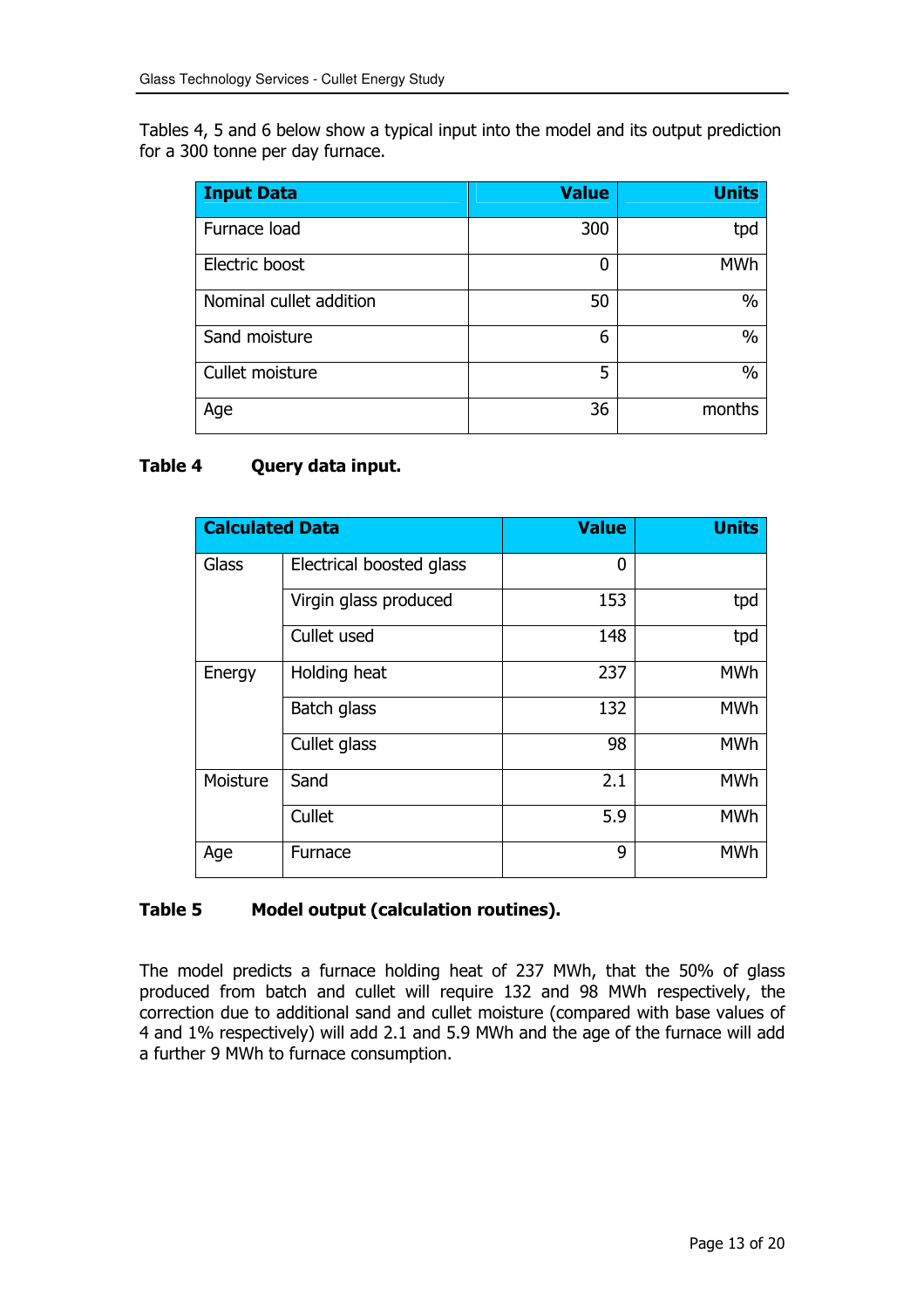| <b>Input Data</b>                 | <b>Value</b> | <b>Units</b> |
|-----------------------------------|--------------|--------------|
| Fossil energy input (daily input) | 485          | MWh          |
| Specific energy consumption       | 1.62         | MWh/t        |

#### Table 6 Model output (predicted energy consumption)

Table 6 merely sums all the predicted energy components to give the daily (fossil) fuel requirement (485 MWh) and also presents this value in terms of specific energy consumption (1.62 MWh per tonne of glass melted).

#### 5.2 **Forecasting Model**

In addition to using the model to estimate anticipated daily fuel consumption it can also be used to generate various the scenarios that are required for production forecasting. Other practical uses include building the model into the algorithms that can be used under the current climate change agreement to vary milestone targets in order to mitigate the effects of reduced production.

An example of a potential use is shown below in figure 7.



#### **Figure 7** The predicted energy consumption of the furnace over a range of outputs and cullet levels.

Similarly the model could be used as the basis for price adjustments between cullet suppliers and the glass plants. The basic contact could stipulate a nominal moisture content of say 1%. Cullet supplied at higher moisture levels could obviously have a simple factor to account for the fact that water is being delivered in place of the purchased material. However with the aid of the model it would be possible to cost the energy penalty associated with wet cullet. As an example, assume that a plant that purchased 3000 tonnes of cullet at a nominal moisture level of 1% for use in a 300 tonne per day furnace. If the furnace were operating at a 50% cullet level then the purchase would be sufficient for a 20 day period during which some 9340 MWh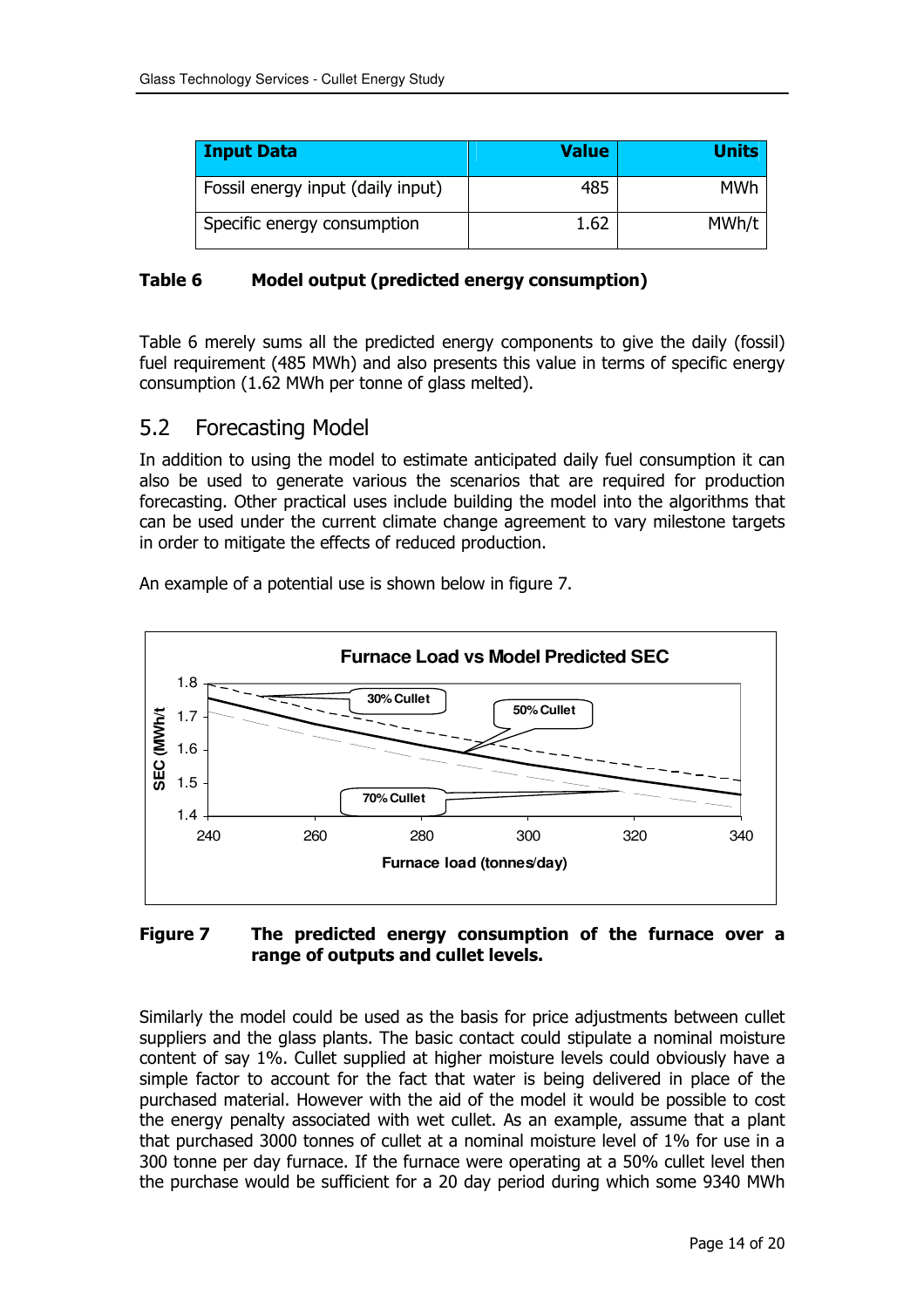of gas would be consumed. If however the cullet actually had a moisture level of 5% then the model would predict a fuel consumption of 9480 MWh. Thus, in addition to being "short-changed" by virtue of being supplied with 120 tonnes of water in place of cullet, the fuel consumption of the furnace has been increased by 140MWh. At a typical unit cost of £12/MWh (August 2004) for natural gas the additional fuel requirement is valued at £1,680.

Similarly the model could be used as justification for related capital spend. As cullet is usually stored outdoors in open bays the energy penalty of wet cullet could determine the payback period of a simple roof.

### 6 **Conclusions**

Multiple regression techniques have been used to analyse the relationship between the glass furnace energy requirements and the relative proportions of recycled glass (cullet) and virgin raw materials melted by the furnace. The study found that on average the production of 1 tonne of glass from cullet requires 322 KWh less (gas) fossil fuel than the production of the same glass from virgin raw materials.

The results from the study have been used to develop a methodology to predict the optimum furnace fuel consumption based on the recent history of the furnace. If these predictive algorithms could be incorporated into a simple control strategy for the furnace then saving of a least 0.9% of furnace fuel consumption would accrue. With current industry-wide annual fuel derived  $CO<sub>2</sub>$  emissions of 650,000 tonnes this 0.9% saving would equate to an annual reduction of 5,850 tonnes of  $CO<sub>2</sub>$ . The potential savings arising from a more sophisticated control strategy are estimated at 2.1% or 13,650 tonnes of  $CO<sub>2</sub>$ .

A spreadsheet-based mathematical model has been produced which will allow glassworks managers to predict furnace energy consumption at various production outputs and cullet levels. The model also has the facility to allow operators to apply corrections for furnace ageing and batch and cullet moisture levels. Furnace operators are thus able to calculate current (optimum) furnace efficiency at any combination of production level and cullet ratio and also use the model as a forecasting tool.

The energy penalty associated with variations in cullet moisture has long since been recognised by the industry but little work had been done to quantify these effects. The model incorporates a specific cullet moisture routine which will enable users to accurately quantify this element of furnace energy consumption.

#### **Model Development** 7

The model has been developed thus far with funding and support from the Carbon Trust and a club of leading glass container manufacturers. The model will be released to all club members and, whilst it has been designed to be "user friendly" in its current format, it is anticipated that some local assistance will be required to customise the model to individual sites and furnaces. This assistance will be provided (gratis) by British Glass as part of its normal commitments to member companies.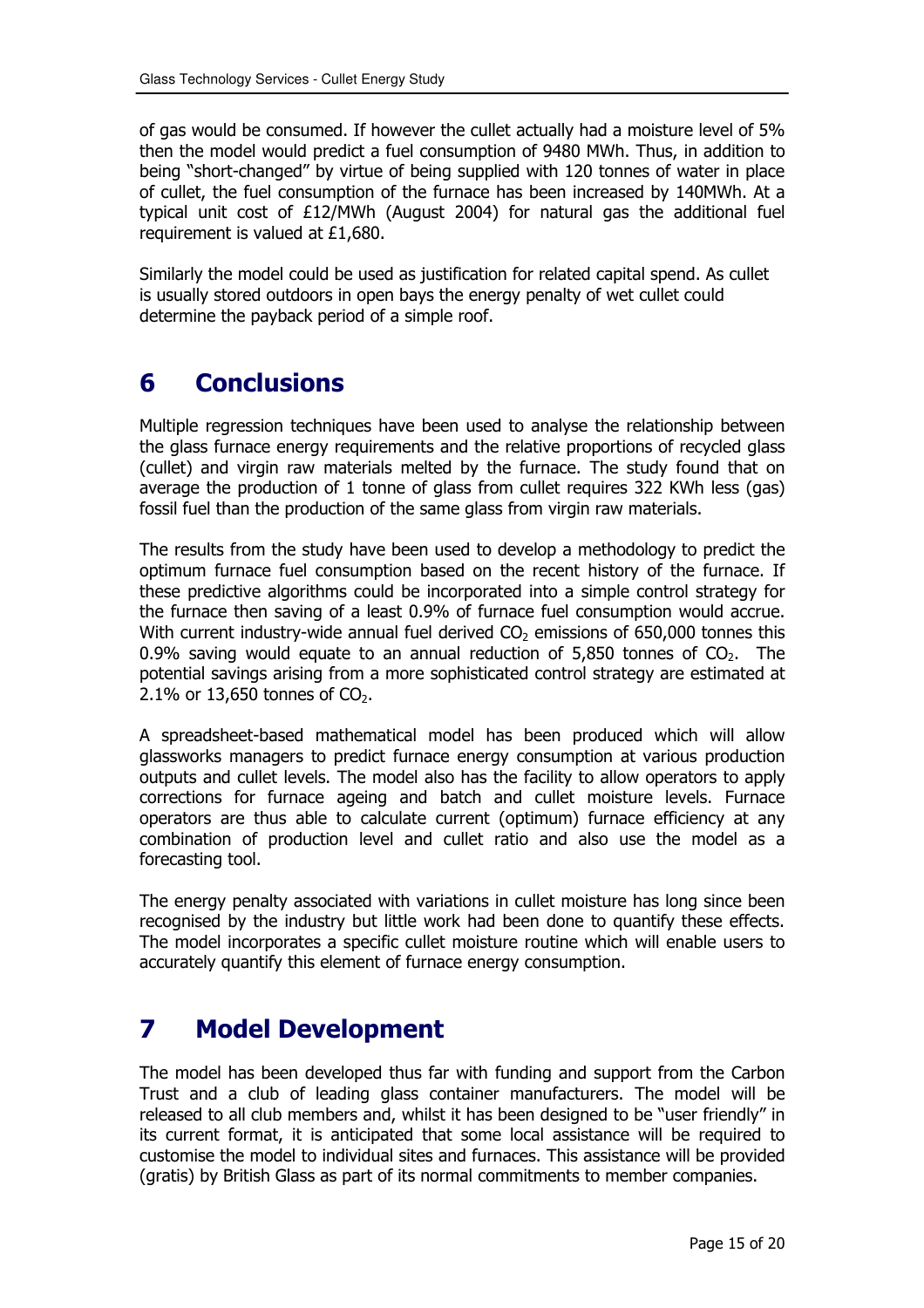The model will initially be provided as a predictive tool but, dependant on a favourable reception, there may a demand from the industry for a further collaborative project specifically aimed at developing the tool into a more sophisticated furnace control algorithm.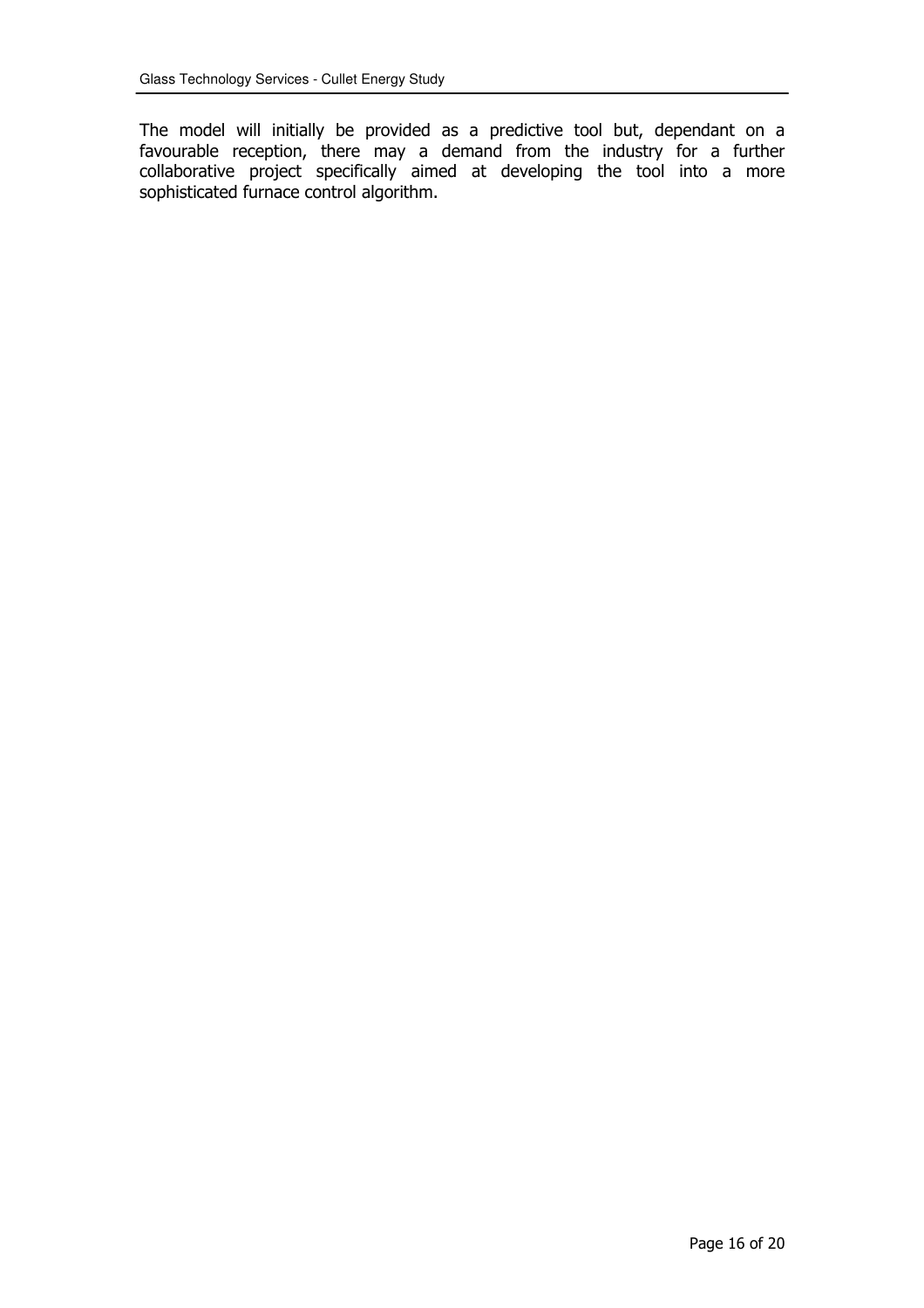### **Appendix 1 Instruction Sheet page 1**

# Cullet Furnace Energy Model

This spreadsheet programme is designed to predict furnace enegy consumption based on historical data

The programme allows changes the operator to invesigate the infulence on furnace energy consumption of the following variables:

| Furnace load        |
|---------------------|
| <b>Cullet level</b> |
| Sand moisture       |
| Cullet moisture     |
| Furnace age         |

### **Instructions**

**1**1 Use the "Input Sheet" to enter daily values of >>> Furnace Cullet Gas Boost

| Furnace | Cullet | Gas   | Boost |
|---------|--------|-------|-------|
| Load    |        |       |       |
| (tpd)   | (%)    | (MWh) | (MWh) |

- **2**Use the "Input Sheet" to ammend **(if required)** default values of sand moisture, cullet moisture, furnace ageing factor and furnace age
- Page 17 of 20
- **3** $3\,$  The programme will automatically calculate the relationships between furnace energy and the various parameters
- **4**Input the furnace conditions for which en energy prediction is required

**Appendix 1**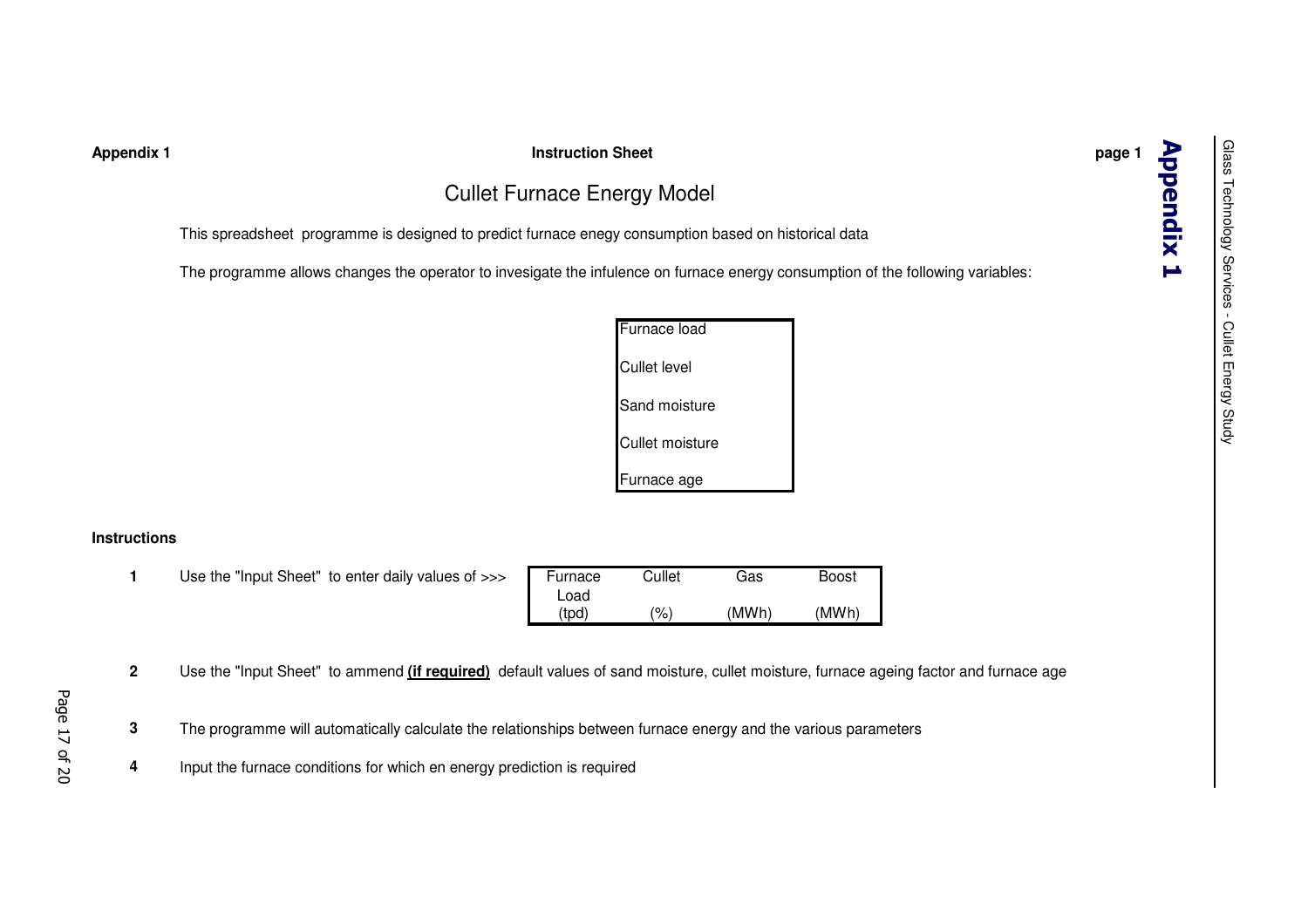**Appendix 1 Data Input Sheet Page 2**

### **Insert daily furnace data below**

The following data will be used as default **but may be overwriten**

|                         |                        |         |       |                          |                                  |                          |    |                                      |         | 1) furnace holding heat and cullet constants |
|-------------------------|------------------------|---------|-------|--------------------------|----------------------------------|--------------------------|----|--------------------------------------|---------|----------------------------------------------|
|                         | Sand moisture          |         | 4     | $\frac{9}{6}$            |                                  | Programme                |    |                                      |         |                                              |
|                         | <b>Cullet Moisture</b> |         |       | $\%$                     |                                  | calculates:- Holding     |    | <b>PAC</b>                           | 0.665   | 237                                          |
|                         | Furnace aging factor   |         | 2     | % deterioration per year |                                  | Heat, Batch and          |    | 0.0756                               | 0.0823  | 22.90                                        |
|                         | Furnace age            |         | 24    | খাhs                     |                                  | <b>Cullet constants</b>  |    | 0.4813                               | 14.6047 | #N/A                                         |
|                         |                        |         |       | varied                   | Input default<br>values - can be | Programme                |    | 2) age factor<br>$\overline{57.234}$ | 0.90556 | 0.1588                                       |
|                         |                        |         |       |                          |                                  | calculates age<br>factor |    |                                      |         |                                              |
|                         | Furnace                | Cullet  | Gas   | Boost                    |                                  |                          |    | Load                                 | Cullet  | Virgin                                       |
|                         | Load                   |         |       |                          |                                  |                          |    |                                      |         | (less boost)(less boost)(less boost)         |
|                         | (tpd)                  | $(\% )$ | (MWh) | <b>AAWh)</b>             |                                  |                          |    | (tpd)                                | (tpd)   | (tpd)                                        |
|                         |                        |         |       |                          |                                  | Input data:-             |    | 0.686                                |         |                                              |
| Average                 | 304                    | 24      | 479   | $\overline{0}$           |                                  | Load, Cullet, Fossil     |    | 304                                  | 72      | 232                                          |
| 1                       | 279.6                  | 40      | 434.5 | 0.0                      |                                  | <b>Fuel and Boost</b>    |    | 280                                  | 112     | 168                                          |
| $\overline{\mathbf{c}}$ | 300.3                  | 40      | 465.9 | 0.0                      |                                  |                          | 2  | 300                                  | 120     | 180                                          |
| 3                       | 300.3                  | 40      | 455.3 | 0.0                      |                                  |                          | 3  | 300                                  | 120     | 180                                          |
| 4                       | 300.3                  | 40      | 470.4 | 0.0                      |                                  |                          | 4  | 300                                  | 120     | 180                                          |
| 5                       | 310.5                  | 40      | 479.0 | 0.0                      |                                  |                          | 5  | 311                                  | 124     | 186                                          |
| 6                       | 310.5                  | 40      | 474.0 | 0.0                      |                                  |                          | 6  | 311                                  | 124     | 186                                          |
| 7                       | 310.5                  | 40      | 472.6 | 0.0                      |                                  |                          | 7  | 311                                  | 124     | 186                                          |
| 8                       | 298.5                  | 40      | 459.7 | 0.0                      |                                  |                          | 8  | 299                                  | 119     | 179                                          |
| 9                       | 310.4                  | 40      | 460.8 | 0.0                      |                                  |                          | 9  | 310                                  | 124     | 186                                          |
| 10                      | 310.3                  | 40      | 450.2 | 0.0                      |                                  |                          | 10 | 310                                  | 124     | 186                                          |
| 11                      | 299                    | 40      | 430.1 | 0.0                      |                                  |                          | 11 | 299                                  | 120     | 179                                          |
| 12                      | 297.7                  | 40      | 438.3 | 0.0                      |                                  |                          | 12 | 298                                  | 119     | 179                                          |
| 13                      | 297.7                  | 40      | 439.1 | 0.0                      |                                  |                          | 13 | 298                                  | 119     | 179                                          |
| 14                      | 297.7                  | 40      | 451.0 | 0.0                      |                                  |                          | 14 | 298                                  | 119     | 179                                          |

Glass Technology Services - Cullet Energy Study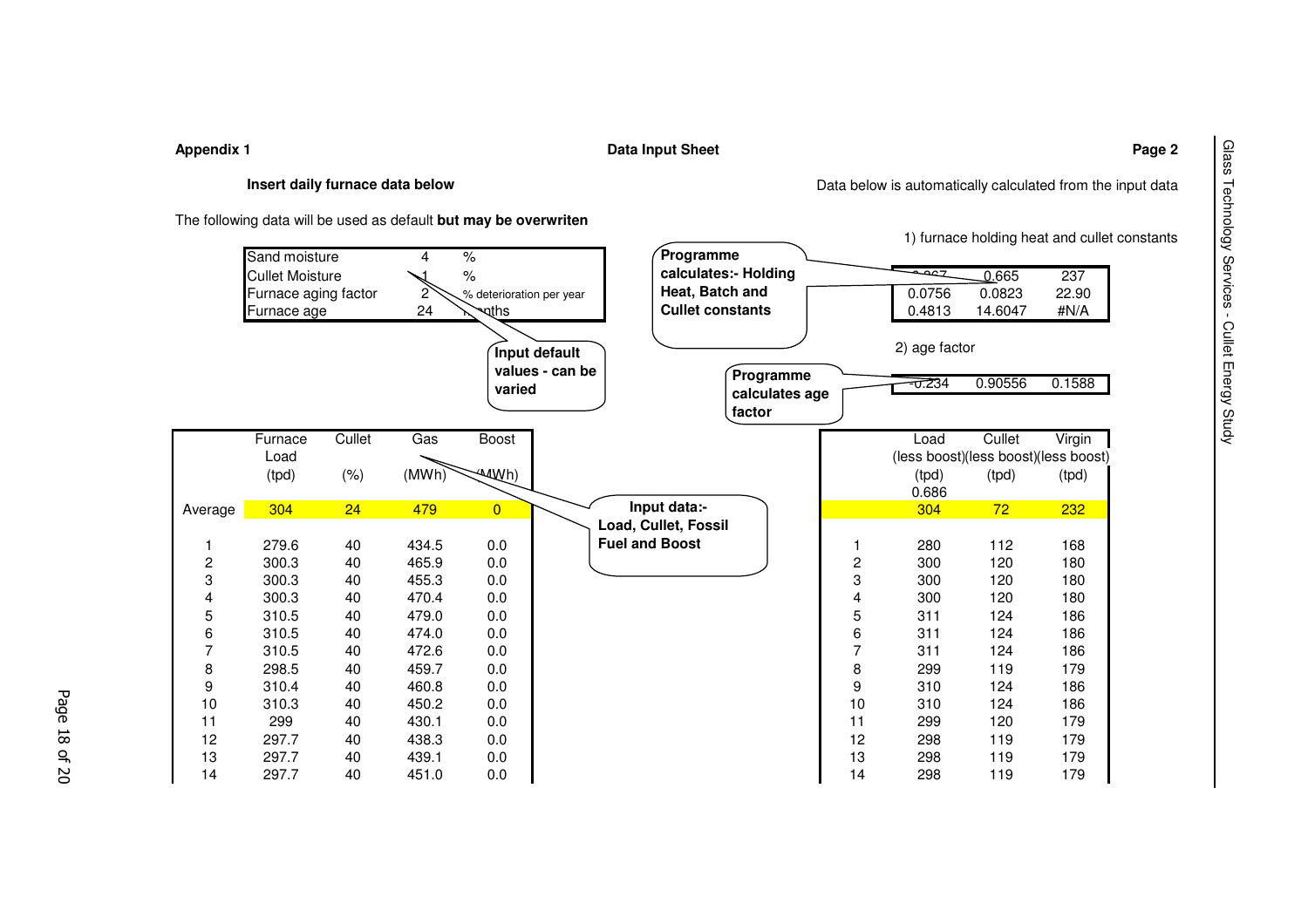# **Appendix 1 Data Input Sheet Page 3a** Cullet Furnace Energy Model

# **Methodolgy**

**Tabel 1** *Calculated data from historical records*

| <b>Regression Analysis</b> |       |           |  |
|----------------------------|-------|-----------|--|
| ltem                       | Value | Units     |  |
| Holding Heat               | 237   | MWh       |  |
| Batch Constant             | 0.867 | MWh/tonne |  |
| <b>Cullet Constant</b>     | 0.665 | MWh/tonne |  |

### **Table 2** *Default values (can be overwritten)*

| <b>Base Data</b>       |       |           |
|------------------------|-------|-----------|
| <b>Item</b>            | Value | Units     |
| Sand moisture          |       | %         |
| <b>Cullet moisture</b> |       | %         |
| Age                    | 24    | months    |
| Age Factor             | 4     | % hh/year |
| <b>Cullet base</b>     | 45    | %         |

### **Table 3** *Input data to obtain predicted fuel consumption*

| Input Data             |       |            |  |  |
|------------------------|-------|------------|--|--|
| Item                   | Value | Units      |  |  |
| <b>Furnace Load</b>    | 300   | tpd        |  |  |
| <b>Electric Boost</b>  |       | <b>MWh</b> |  |  |
| <b>Nominal Cullet</b>  | 50    | %          |  |  |
| Sand moisture          | 6     | $\%$       |  |  |
| <b>Cullet moisture</b> | 5     | $\%$       |  |  |
| ae                     | 36    | months     |  |  |